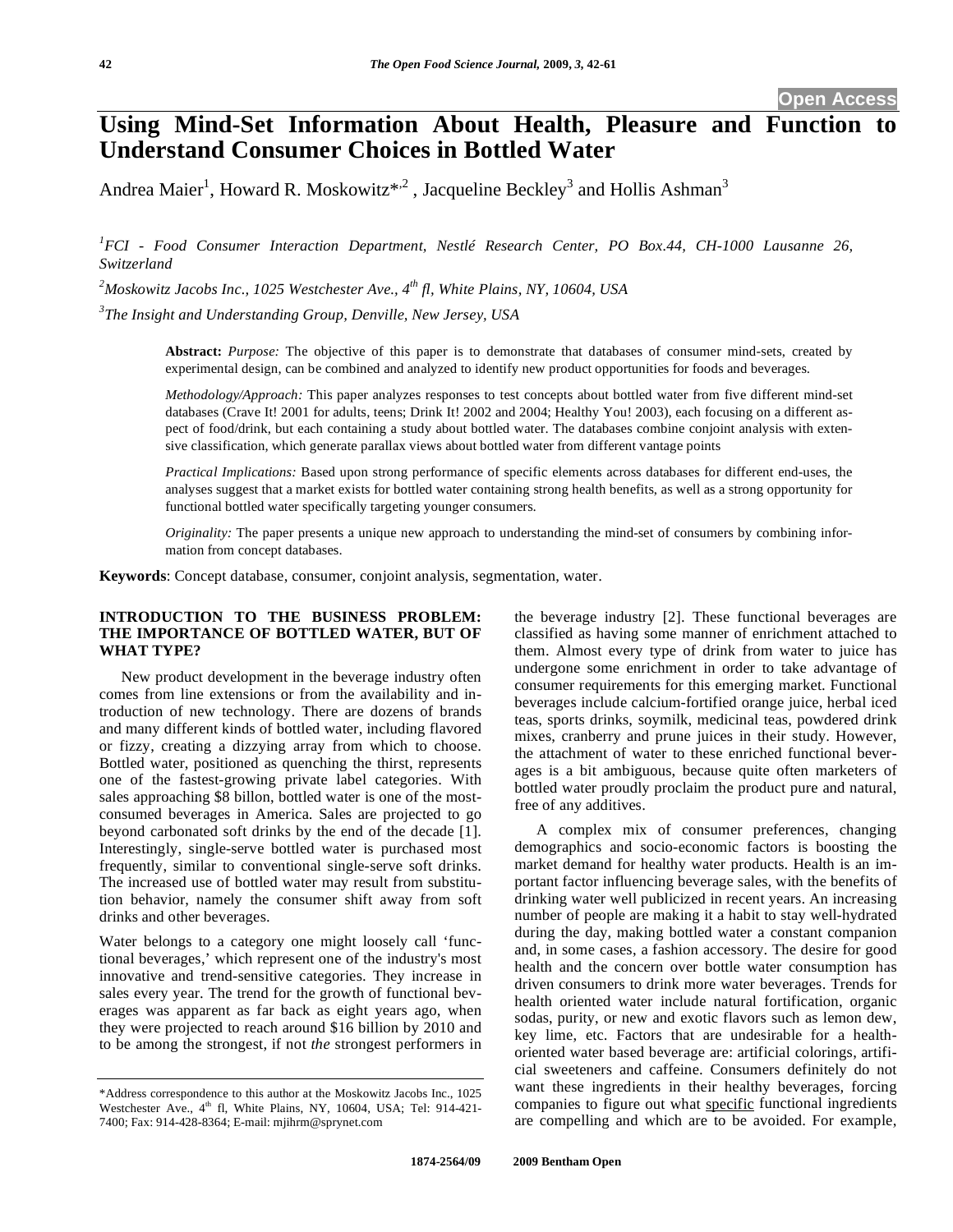Nestle introduced *Aquarel* natural-spring, low-calorie water with ginseng and herbal essences to "refresh and revitalize" to the mass market in Europe.

## **Demographics and Market Factors Driving Interest in Bottled Water**

Long consumed by health-conscious adults, bottled water has found a broader audience among America's youth and women, with younger, health-oriented people driving the market's growth. At the time of this writing (2008), flavored waters definitely appear to have the most consumer interest. Previous research showed that younger people seek new flavors more frequently than do older people [3]. Consumers are searching for better tasting, less bland beverages that will also quench their thirst. These products are capturing the younger generation as well as the health-conscious adults. As consumers become even more health-conscious and informed, the enhanced water product category will become even more important; other needs will emerge to be satisfied. There is a growing market for bottled water specially formulated for women and youngsters, which features added calcium, potassium, and zinc, etc.

## **Water as a Sport Drink**

The sports water segment includes bottled waters that contain additions such as vitamins and flavors. So-called *sports nutritionals* have gained wide acceptance as an essential component of a committed athletic lifestyle. Increasing numbers of consumers, who aren't necessarily health club devotees, are also turning to sports nutritionals, often in lieu of traditional water beverages. These waters contain added vitamins that the body needs and are marketed to the active population seeking extra enhancement from their water to aid workouts. Gatorade's Propel® fits into this category. Propel® contains three B vitamins claimed to facilitate metabolism at the cellular level. Form is also following function. Squeeze sport bottles are available for people "on the go" who do not want to drink water from public fountains.

# **INTRODUCTION TO CONSUMER KNOWLEDGE: SENSORY ANALYSIS AND DATABASES OF THE CONSUMER MIND**

In connection with human eating habits, an array of studies, some more extensive and some superficial, have been carried out for nearly all kinds of beverages. With respect to drinking habits, however, almost no data are available concerning individuals' consumption of drinking water, although drinking water is one of the most important kinds of foods [4, 5]. Most of the consumer research in water assessment and its properties are limited to survey data collection in which participants give ratings about water quality factors. Some studies suggest that taste, in actuality, is the primary reason cited when deciding whether to buy a particular beverage [6].

Sensory assessment is the only means by which the consumer can directly evaluate water quality and safety. With increasing public and regulator pressure to provide water that is free from off-flavors, the water industry has recognized the importance of information about the sensory origins of customer satisfaction with the taste and odors of drinking water. Yet little is known about the *positive* aspects of taste and odor of drinking water as a driver of acceptance. We are

all familiar with the negatives of bad taste and odor, but the positive aspects present a new opportunity for knowledge in an important product category. There is an interest in identifying and evaluation undesirable tastes in drinking water by sensory test procedures [7], which is important given the additives in bottled water.

The analyses presented here show how new consumer research methods in concept assessment can be applied to the generation of knowledge databases for the bottled water industry. The development process involves testing systematically varied *concepts* with consumers with the goal of creating a consumer-based 'concept model' showing how the different statements about concepts drive acceptance of bottled water. Positioning these models in the context of three different reference frames ("for your health', "intensity of craving", "interest in drinking") allows the researcher to understand water from several different perspectives commonly adopted by a consumer, albeit at the cognitive descriptive level prior to tasting, rather than at the sensory level after tasting.

The conjoint analysis research method has already been used to understand the interplay of different factors for a variety of foods and beverages [8]. The focus on one beverage from different frames of reference is, however, a new contribution to both consumer understanding and the water industry, respectively. More specifically, understanding how three different mindsets ("for your health", "intensity of craving", "interest in drinking") drive responses to product concepts reveals how consumer acceptance and purchasing behavior are driven by mind-sets.

Such knowledge can also allow producers to more effectively and efficiently develop new drinks that appeal to consumers. For example, the large number of choices available on any store shelf that contains bottled water require that marketer produce the right vision of sparkling and pure water in the consumers' mind whenever the consumers look at the package. The most effective type of packaging material, its color, and later on, the label design are some of the areas the water industry has to consider as well. When designing the package, the main consideration is convenience for carrying and drinking while on the run. Knowledge of this type identifies the key consumer drivers for purchase, whether sensory experience or package experience, or even emotional connection. These elements should be incorporated into the product concept in order to reveal how sensory attributes trade-off against emotion, convenience, and brand characteristics for bottled water.

# **Steps to Better Consumer Understanding: The Role of Idea Archives**

Marketers have long recognized the value of a good idea, although there is no consensus about how to create such an idea, whether in bottled water or in other categories. Some marketing research practitioners believe that the key ingredient is 'creativity', often ill defined, but embodied in a commercial process. For example, one might select so-called 'lead users', who are defined as those individuals who try a product before anyone else [9]. Another approach works with so-called 'creative consumers', defined as articulate individuals who score highly on a standardized test that is assumed to measure creativity. A third approach uses brain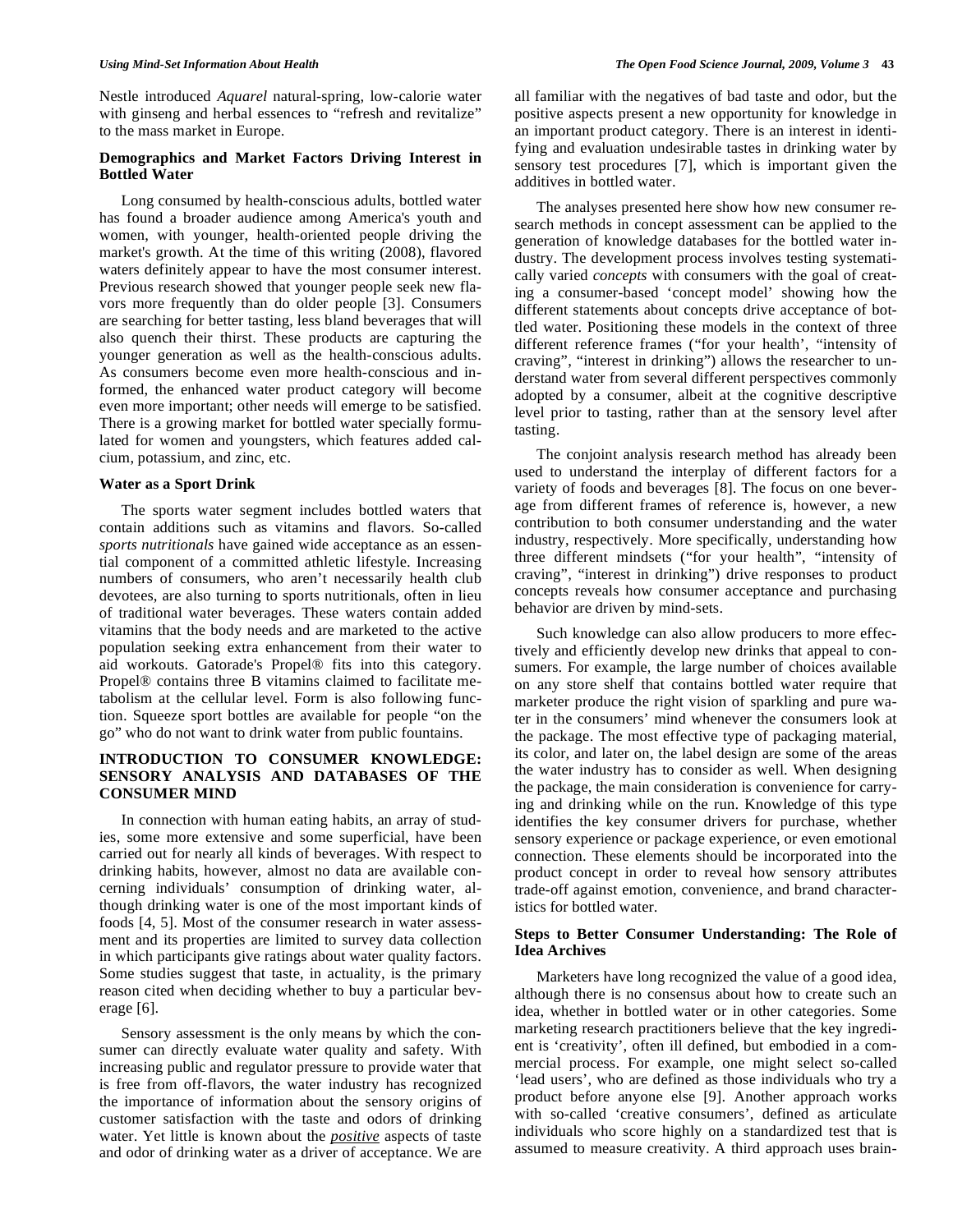storming techniques in a focus group, so one person may come up with a thought, present it to the group, allowing another person to modify it, enhance it, or turn the idea into an entirely different direction. In the main, companies use variations of these approaches, such as ethnography [10], to get closer to the consumer mind, in the effort to create this product idea.

Corporate archives are filled with the results of concept studies for new products, some acceptable and some failures, either at the early design stage or later in the market. One of the recurrent problems in concept research is the failure of companies to create a searchable system with which to archive ideas, products, executions, and marketing plans that are good or bad. Indeed, very rarely are "post mortems" conducted to truly understand what part of a poor project execution is related to the product and what part is related to the idea or concept as executed. A consequence of this is the lack of a database for marketers and developers to identify how well ideas, in combination with product attributes perform, beyond the limited attention paid to the particular project.

Having an archive for concept ideas will come to naught if there is no powerful method to fill that archive with meaningful concept information. One of the most popular methods for concept design, which helps reveal the features that consumers find important is the class of procedures known as conjoint analysis [8]; which combines features of products into test concepts. These test concepts are systematically varied. That means that the respondent may evaluate a concept that comprises different messages, one message being brand name, another being source of the product, a third and perhaps a fourth being product features. The reactions of respondents to these systematically varied combinations allow the researcher to estimate the part-worth contribution or 'utility' of each element. Even though the elements appear as independent agents in the concepts, the experimental design permits the researcher to disentangle these part-worth contributions, using a well defined procedure such as overall linear regression [11].

Traditionally, researchers have used conjoint analysis in a 'one-off' mode, concentrating on a specific problem of momentary import and focusing on a single product. A potentially more productive approach follows this archive idea, embedding the conjoint study for one product in a set of parallel conjoint studies for similar products (e.g., embedding the study for water in a larger-scale set of studies for beverages). In this way, the product developer and marketer discover how the concept elements for the particular product perform versus the concept elements for the full set of similar products. Beckley & Moskowitz [12] and Moskowitz., German & Saguy [13] presented details of this database approach using a set of related conjoint studies called the It! Databases. We will explore the results of this early thinking by means of the same type of product (water) evaluated in the context of three separate databases, each driven by a specific consumer mind-set.

# **Steps to Better Consumer Understanding: The Role of Concept-Response Segmentation**

Marketers have long known that responses to products and concepts do not follow easy-to-measure attributes such as gender, age, market, or even co-vary with purchase behavior such as brand of water used most often. That is, a researcher can differentiate people on the basis of many different types of measures, but often these easy-to-define subgroups of individuals appear to be very similar in the pattern of their responses to concept stimuli. We might expect this type of similarity to emerge for water as well, and can test that empirically.

A more profitable way to divide respondents based on conjoint analysis looks at their *patterns of utilities*, which shows the types of elements in concepts that drive their acceptance. Individuals with similar utility patterns fall into the same segment because these individuals react to the same types of concept elements. Individuals with different patterns of reactions should fall into different segments. This is known by the general phrase *latent class segmentation*, because the clustering divides people based upon latent or hidden factors, rather than dividing respondents by the more conventional variables such as age, income, brand usage, etc. Statistical methods abound for such latent class segmentation [14] and have been used profitably for more than two decades to divide respondents into these more meaningful subgroups. Meaningful here is used in the sense that the respondents in the same segment should show similar patterns of acceptance for a concept and, thus, can be marketed to in similar ways.

A key benefit of working across different databases with the same type of beverage, here water, is the possibility that one might discover similar latent class segments emerging from the different databases, or at least one might find a few segments that continue to emerge from database to database with other, more provincial, less general segments emerging in one database but not another. In a previous paper on coffee, Moskowitz [15] suggested that the same segments may exist world wide for a product, across different countries, albeit in different proportions. This organizing principle can be applied to the current database as well, but instead of different countries, we deal with different types of databases.

## **Scope of this Paper**

This paper presents an analysis of data for water from three different types of databases. Each of the studies followed the same general structure, comprising 36 concept elements for water, with elements in each study ranging from product description to brand to emotional benefit to use, and to health benefit, respectively. The elements differed across the three databases, but shared a number of similarities that will become clearer in the detailed results.

## **METHOD**

#### **General Overview of the Databases**

Each of the studies dealt with the response of several hundred respondents to systematically varied concepts created from small combinations of 36 elements each. The database in each study comprised utilities of the 36 concept elements estimated by regression analysis on a perrespondent basis, the average utility values from the total sample, and then average utilities from concept-response segments that emerged from clustering the utilities of individual respondents into groups with similar utility patterns. Rather than proceeding with a detailed methodological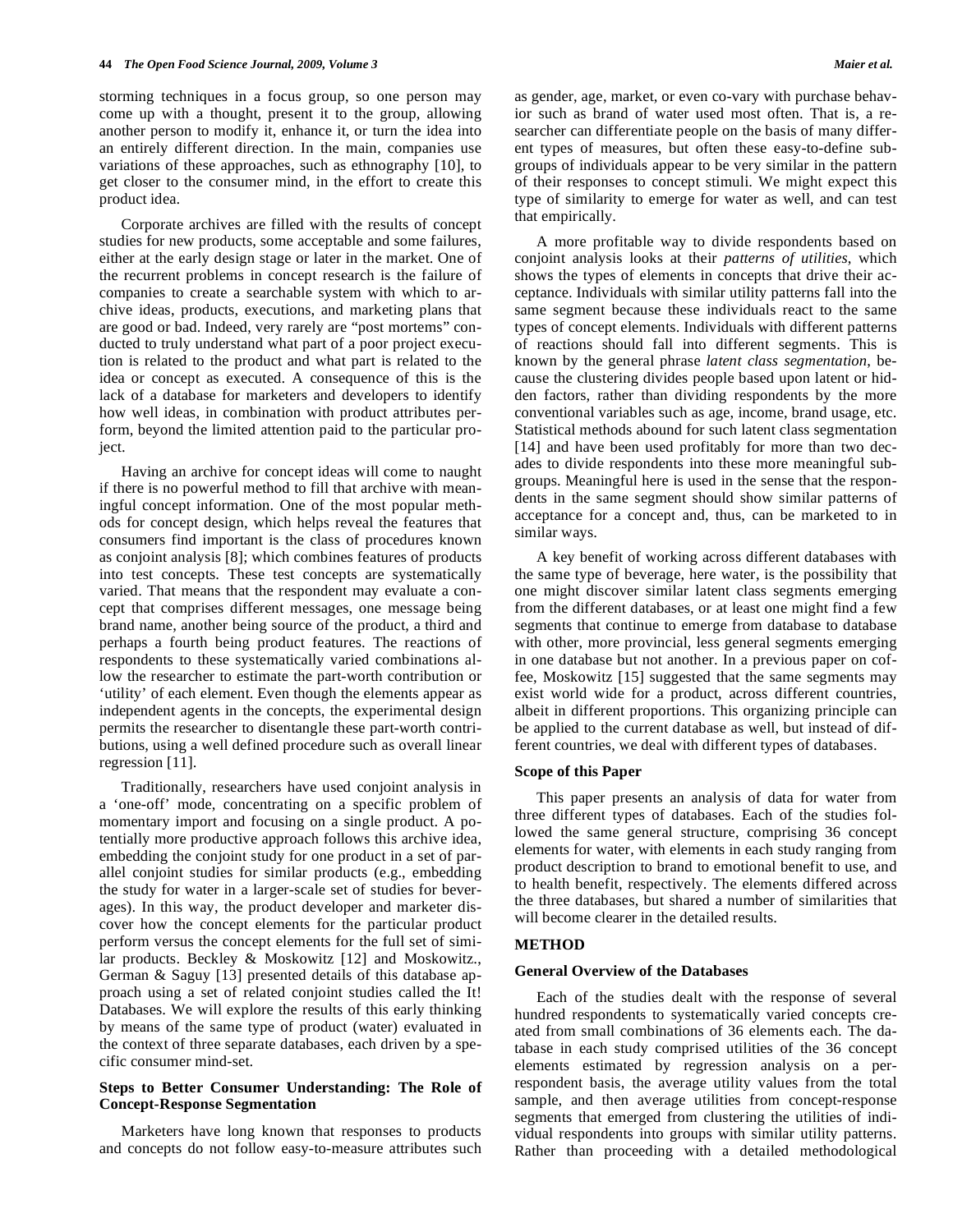analysis of a single study we look at these three data sets to determine whether there are clear similarities that apply to water, that give us a sense of the mind of the consumer respondent.

The water was positioned in three different ways:

- 1. As a craved product (for adults and for teens, respectively, from the Crave It! database).
- 2. As a healthful beverage (from the Healthy You! database).
- 3. As a beverage (from the Drink It! database).

Each of the three databases mentioned above (Crave It!; Drink It!; Healthy You!) comprised 30 different but related conjoint studies, one study per product. The three databases each contained one study about bottled (and in some cases fresh) water, allowing the researcher to understand how consumer respondents evaluate concepts about 'water' in the context of other types of foods and beverages.

# **The Components of the Database**

The individual conjoint studies in any particular database were constructed as follows:

- 1. Thirty different and relevant products were selected for the particular database. For Crave It! the products comprise different foods and beverages that might be 'craved' by consumers, with craving defined by the vernacular rather than by the medical use (i.e., the consumer might 'crave' a chocolate candy bar). For Healthy You! the foods and beverages were selected because of their healthful, nutritional properties. For Drink It! The set comprised all beverages that could be in the consideration set for drinking.
- 2. Each study for a particular food or beverage comprised 36 concept elements, divided into four silos. Table **1** shows an example of the silo and element structure for water assessed in the Crave It! database.

# **EXPERIMENTAL DESIGN OF CONCEPT ELE-MENTS**

The concept research used conjoint analysis, a wellknown method in consumer research based upon experimental design of components, in which the components are mixed / matched in various combinations. The objective of experimental design is to understand the contribution of the components from responses to the mixture. Conjoint analysis has been a popular research tool in consumer marketing for approximately thirty years [16-18]. The ingoing belief of researchers using conjoint analysis is that respondents can more easily evaluate combinations that simulate small test advertisements than evaluate single ideas alone, especially when these ideas come from different silos such as product description, brand, and mood. Respondents more typically experience complex combinations, and evaluate these combinations in an intuitive way rather than logically proceeding from one idea to a different idea from an entirely different silo. Experimental design attempts to simulate the complexity of nature, although in a simplified, organized, and designed fashion.

Each conjoint analysis study for water comprised an experimental design with four silos and nine elements or variables per category. Experimentally varied combinations or test concepts comprising either one or none of these four variables were developed by a computer program to ensure that the elements appeared equally often, and were statistically independent of each other. The statistical independence and missing silos, in some concepts, makes it straightforward to analyze the data by ordinary least-squares analysis, and database the coefficients or utility values.

Each easy-to-read test concept comprised 2-4 concept elements, with no more than one element from a silo appearing. By ensuring that one or two silos were absent in some concepts, the experimental design made it possible to run ordinary least squares regression, and estimate the absolute value of the coefficients, rather than the relative values. This approach of working with incomplete concepts that lack specific silos differs from the more conventional conjoint methods, which force every concept to contain one element from each category. By forcing the concepts to be 'complete' in this fashion the researcher ends up with an 'effects model' whose coefficients are relative within a silo, and cannot be compared across silos. The present approach avoids that problem entirely having true 'zero' conditions in the concept, where the category simply does not appear.

The basic experimental design comprised 60 combinations of these 36 elements, so that r each respondent saw the same element three times across different backgrounds. Unlike conventional conjoint analysis methods (e.g., SPSS, Sawtooth) where the researcher creates a fixed set of concepts that is shown to all respondents, the IdeaMap®.Net method systematically permutes a basic design, so that every respondent evaluates a different design. The conventional approach to developing one specific set of 60 combinations (from a possible design space of  $10^4 - 1 = 9999$  combinations) attempts to represent the full set of combinations, but only corresponds to 0.6%. With this limited coverage, there is the possibility that some combinations may work very well together by accident, or suppress each other, by accident, thus biasing the results. The limited coverage of the design space by one set of combinations is always subject to this potential bias, which cannot be discovered, but which may be lurking. The permutation strategy maintains the basic design structure but ensures many more combinations, thus preventing a bias due to an unexpected superior or inferior performance of a few combinations [19]. A total of 400 such permuted designs were created for each study, ensuring a different permuted design per respondent. This strategy reduces the bias. When the respondent logged in for the study he was assigned to one of the permuted designs, which comprised the different concepts, further randomized to reduce order bias.

# **THE INTERNET-ENABLED INTERVIEW**

# **E-Mail Invitation**

The respondents were sent email invitations, which did not list the studies, but simply invited the respondent to participate. These respondents had previously agreed to participate in market research studies through a 'double opt-in' procedure, in which they agreed on two separate occasions to participate and not to be eliminated from e-mail invitations.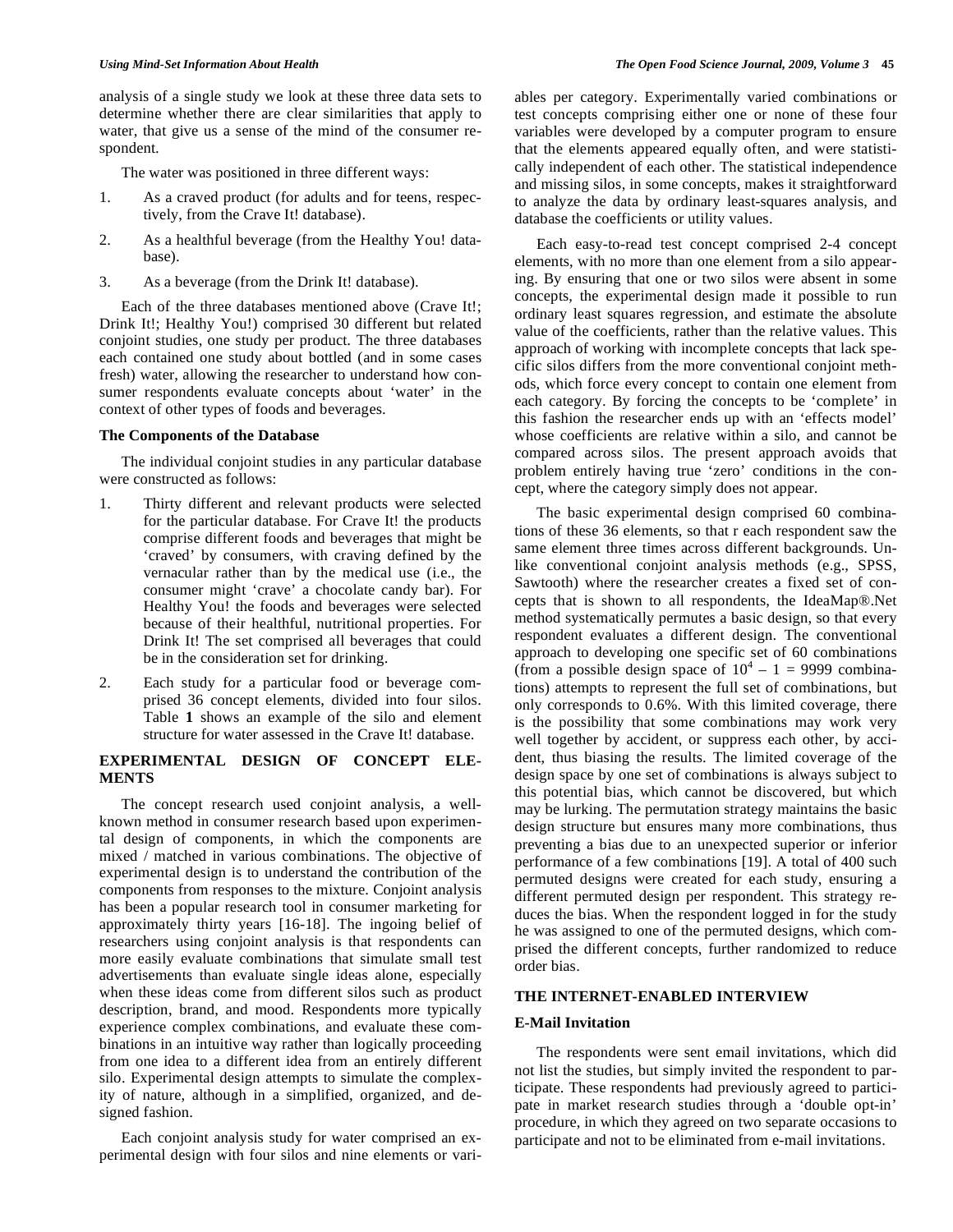# **Table 1. The 36 Elements and the Structure which Served as the Organizing Principle for the Database. A Similar General Structure of Four Silos and Nine Elements Per Silo was Used Across Studies**

| Silo 1 - Product Description                                                                    |
|-------------------------------------------------------------------------------------------------|
| Filtered tap water  ALL OF THE GOOD, none of the bad                                            |
| Pure, fresh spring water  directly from the source                                              |
| Clear, pure mineral water with just the right balance of minerals                               |
| Seltzer water with just the right tang at the end                                               |
| Water cooler watercold, clear and clean                                                         |
| Flavored water with bubbles dancing on your tongue                                              |
| Spring water available in the gallon size or in individual bottles                              |
| 24 oz. sport bottle of spring water for those that are always on the go                         |
| Bubbly water in a premium glass container for the everyday or a high class affair               |
| Silo B - Mood or Secondary Product Feature                                                      |
| When it's hot outside, water is very refreshing                                                 |
| Chilled or with lots of ice cubes                                                               |
| Calcium and other minerals added for your health                                                |
| Premium quality  that great classic taste, like it used to be                                   |
| You can just savor it when you think about it during work and school                            |
| 100% natural  with new flavors every month to keep you tantalized                               |
| With a splash of lemon or lime for a little extra zing                                          |
| You can imagine the taste as you walk in the door                                               |
| So refreshing, you practically have to lick your lips twice after each sip                      |
| Silo 3 - Emotion, Situation                                                                     |
| Quick and fun  drinking alone doesn't have to be ordinary                                       |
| When you think about it, you have to have it  and after you have it, you can't stop drinking it |
| Fills that empty spot in youjust when you want it                                               |
| When you're sad, it makes you glad                                                              |
| Now you can escape the routine  a way to celebrate special occasions                            |
| A joy for your senses seeing, tasting                                                           |
| An outrageous experience  shared with family and friends                                        |
| Pure ecstasy                                                                                    |
| It satisfies THE THIRST                                                                         |
| Silo 4 - Brand or Reassurance                                                                   |
| By Brita                                                                                        |
| From Poland Spring                                                                              |
| From Dasani                                                                                     |
| From Aquafina                                                                                   |
| From Evian                                                                                      |
| From your local bottled water company                                                           |
| Poured fresh, especially for you by you                                                         |
| Simply the best water in the whole wide world                                                   |
| With the safety, care and cleanliness that makes you trust it $\&$ love it all the more         |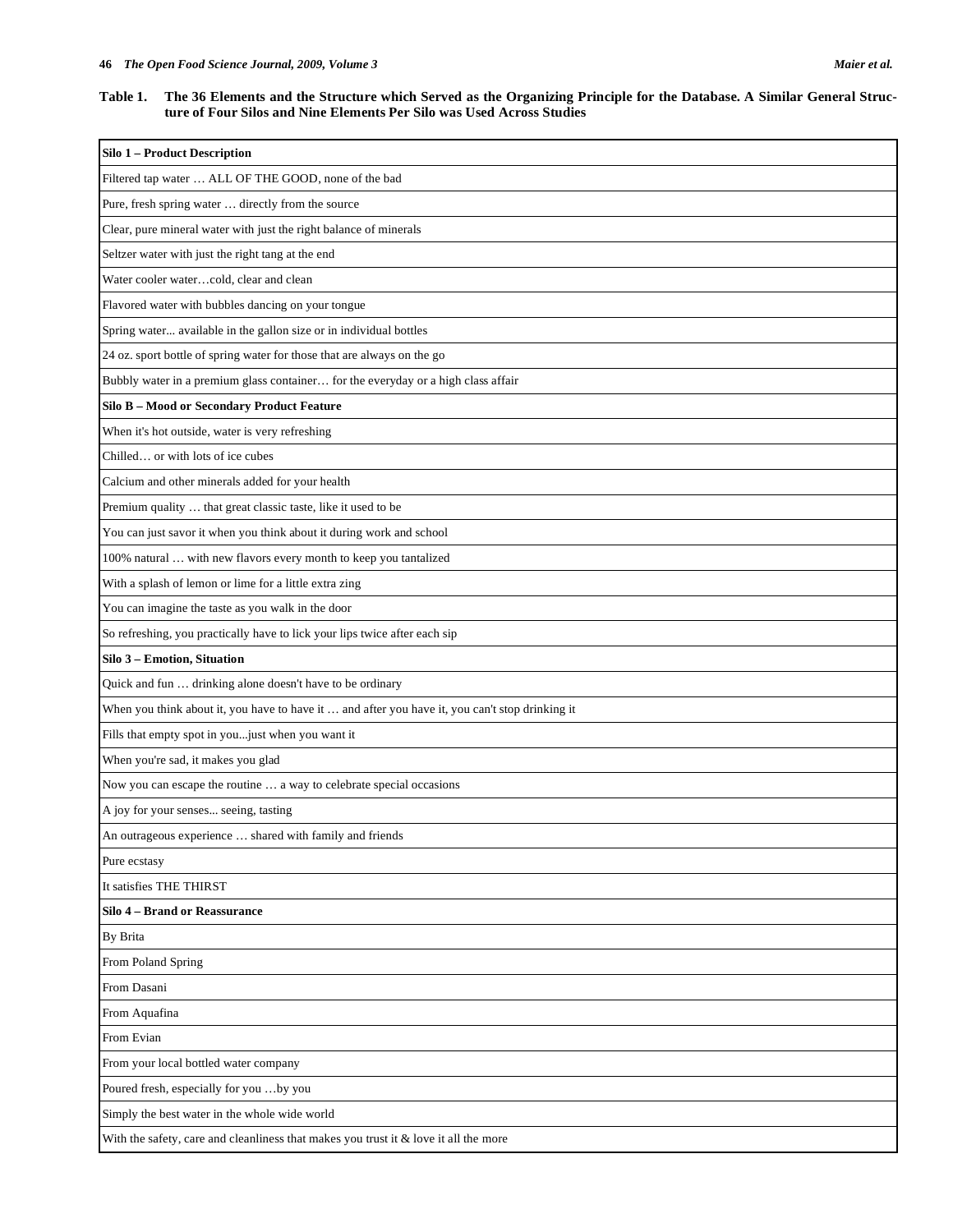# **The 'Study Wall'**

When the respondent clicked on the link to participate in the general study (Crave It! or Drink It! or Healthy You!, respectively) he was automatically guided to a 'wall' Which presented the different available studies. The respondent could then choose a study in which they were interested in participating. Fig. (**1**) shows an example of the wall for the Drink It! studies. In order to ensure that all the studies would acquire a sufficient number of respondents, the wall was set up to be dynamic. That is, the study with the greatest number of respondents was located at the bottom right corner of the studies, whereas the study with the fewest number of respondents was located at the top left. This strategy helped to increase the number of respondents in the less popular studies. Furthermore, to ensure that a sufficient number of respondents participated in a study, the different studies were monitored and sometimes suspended, giving a chance for the less popular studies to be selected. Suspended studies whose quota was filled disappeared from the wall, forcing respondents to choose other studies. This strategy allowed the different studies to have at least 150 respondents each.

# **THE SEQUENCE OF ACTIVITY IN THE INTER-VIEW**

All interviews for the water studies were conducted over the Internet, among U.S. respondents who agreed to participate. The interviews began with an orientation page, which described the study but did not give the respondent any hints about correct answers to the conjoint part of the study.

After the respondent read the orientation page, he was immediately presented with the first part of the interview,

which comprised the 60 unique test concepts. The respondent rated the test concepts in his permutation set, one concept at a time, on an anchored 9-point rating scale. Only the end-points were anchored. The anchors changed depending upon the study. The nine point scale is easy to use and unambiguous once anchors are attached to the endpoints of the scales. After the respondent typed in his rating the computer program automatically advanced to the next concept, which was created in real time by reassembling the elements locally according to the respondents individualized experimental design.

Since the purposes of the three studies varied, the rating questions changed a bit from study to study. However, the general meaning of the scale is acceptance, from low to high, as follows:

1. Crave It! database: How intense is your CRAVING for this water?

 $1 = not craveable at all ...... $9 = very intense.$$ 

2. Drink It! database: How much do you want to drink this water?

 $1 = not at all$  ……………………9 = very much.

3. Healthy You! database: How do you feel about this water?

1 = hate it …………………. 9 = love it.

The final portion of the interview comprised the selfprofiling classification questionnaire, which allows the respondent to profile himself on a variety of questions, ranging from the standard geo-demographics (gender, age, market), to reasons for brand use, to state of thirst, medical condition, etc. The geo-demographics were the same across all three



001 ENovation Inc. All rights reserved. 1025 Westchester Ave., Suite 444, White Plains, NY 10804 Tel:014-421-7444 Fax:014-428-8384 e-mail info@i-Novation.com.

**Fig. (1).** The study wall for drink It!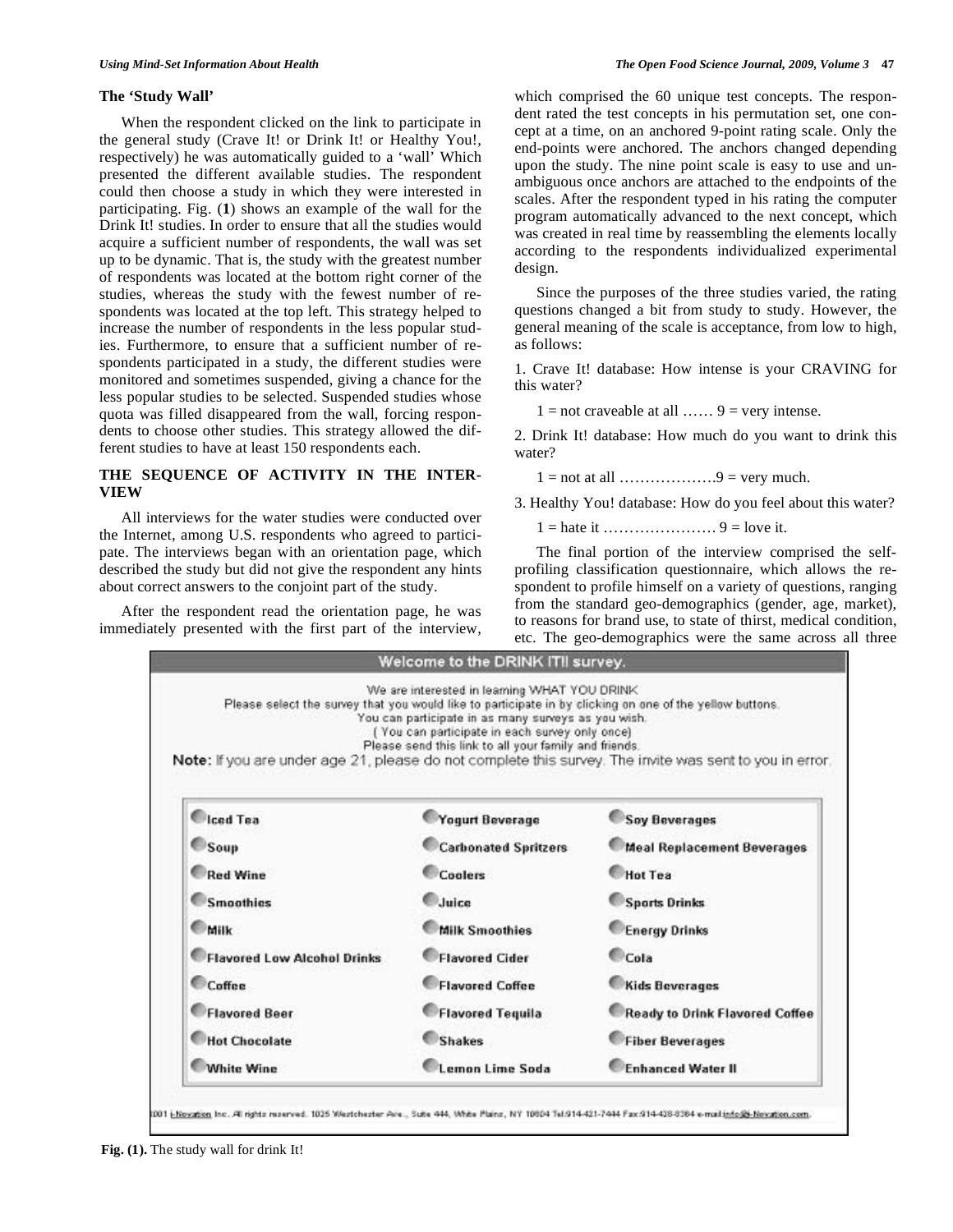databases, but the other questions about attitudes towards brand and health differed, depending upon the specific database being created. Thus, the Crave It! questionnaire dealt with issues involving response to brands and products, times when the water was consumed, when craved, and other such product-related questions. The Drink It! classification was similar to the Crave It! questionnaire, but focused on the respondent behavior with respect to beverages rather than foods. In contrast, the Healthy You! classification questionnaire focused more on the respondent's health concerns.

The Internet-based interview took an average of 15 minutes. The 15 minute modal time was occasionally as short as 10 minutes or as long as 25 minutes. On average 50% of the respondents who began a study completed it, which represents a typical drop rate for these types of studies [12].

#### **DATA ANALYSIS**

Data analysis for conjoint studies involves a standard sequence of data transformation, followed by individual-level regression analysis and then by clustering to reveal groups of respondents with similar patterns of utilities. The experimental design is set up so that each of the 36 concept elements is statistically independent of every other element, a design structure which allows ordinary least squares regression (OLS) models to be fit to the individual respondent data.

Prior to the analysis the data was transformed at the individual respondent and concept level.

#### **Transform 1 (Persuasion Model)**

The objective here was to create a simple 0 to 100 scale, keeping the relative magnitudes of the ratings similar to the relative magnitudes on the original 9-point scale. The linear or affine transform was made so that a rating of 1 was transformed to 0, a rating of 5 was transformed to 50, a rating of 9 was transformed to 100, and so forth. Transform 1 simply regenerated a new scale with no loss of information. The persuasion data from Transform 1 are used to develop concept-response segments, i.e., different groups of respondents showing similar mind-sets.

#### **Transform 2 (Interest Model)**

The objective here was to create a simple binary scale. Ratings of 1-6 were transformed to 0 to denote 'no interest' in the concept; ratings of 7-9 were transformed to 100 to denote 'interest' in the concept. Transform 2 follows the convention in consumer research to look at respondent data as indicating membership in a group – interested or not interested, with the analysis focused on the proportion of respondents interested in a concept.

The OLS model can be written very simply as follows:

Rating =  $k_0$  +  $k_1$ (Element 1) +  $k_2$ (Element 2) ...  $k_{36}$ (Element 36)

The quantitative analyses for segmentation and consistency use the persuasion data (Transform 1). The substantive analysis about responses to the ideas contained within the concept element use the interest data (Transform 2). *Except where noted below, the discussion will deal with the results from Transform 2.* 

A key benefit of the foregoing OLS model is its ability to identify the basic response to water through the additive constant, k<sub>0</sub>. *The additive constant is the estimated interest or rating of the concept if no elements were present in the concept*. Clearly, the additive constant is a theoretical and estimated one, emerging from the regression, since all tested concepts comprised a minimum of two elements and a maximum of four elements. The additive constant provides, however, a sense of the basic interest in the concept. Furthermore, by knowing the additive constant, and the magnitudes of the elements, it becomes possible to determine whether a high score for a concept results from the contribution of strong performing elements with a weak basic interest versus the contribution of weak performing elements with a strong basic interest, or something in-between. This fundamental knowledge generates insight into what makes a strong message – basic interest, powerful messaging, or a combination of the two.

The 36 individual-element utilities themselves are also important, for they show the contributory power of the different elements. Unlike conventional conjoint analysis methods that use 'effects-modeling' in ordinary regression, the current method uses true dummy variable modeling. The utilities in this current study can be compared across the four silos, and indeed across the different studies. There is no worry that the utilities must add to a constant, as there is with conventional conjoint analysis [20]. Thus,  $a + 5$  in one study has the same interpretation as  $a + 5$  in another study; there is no worry that the presence of other concept elements will distort the value of an element's utility.

The persuasion model has two major uses:

- 1. Goodness of Fit of the Equation to the Raw Data. OLS provides the researcher with a measure of respondent consistency. The  $\mathbb{R}^2$  statistic (square of the multiple correlation) is generated on a respondent by respondent basis, and shows the proportion of variability in a respondent's ratings that can be traced to the presence/absence of the concept elements. The  $R^2$ statistic varies from a high of 1.00 meaning that the equation fits the respondent's data perfectly, down to a low of 0.00 meaning that the equation bears no relation to the data so the ratings are essentially random with respect to the elements. With 60 observations corresponding to the concepts, and 36 independent variables corresponding to the concept elements, the stage is set for a fair evaluation of the model at the individual respondent level. Fig. (**2**) shows the distribution of  $\mathbb{R}^2$  values for the Drink It! data, and suggests that most of the individual respondents generated good, albeit not perfect, linear models. The  $R^2$ values are reasonably high at an individual level, suggesting respondent consistency. This consistency adds credibility to the data, and overcomes some of the objections by skeptics that unsupervised respondents in the internet-based interview will assign numbers at random. They do not.
- 2. Segmentation. The coefficients from the individual persuasion models are used to divide respondents by patterns. Segmentation will be discussed further on in this paper.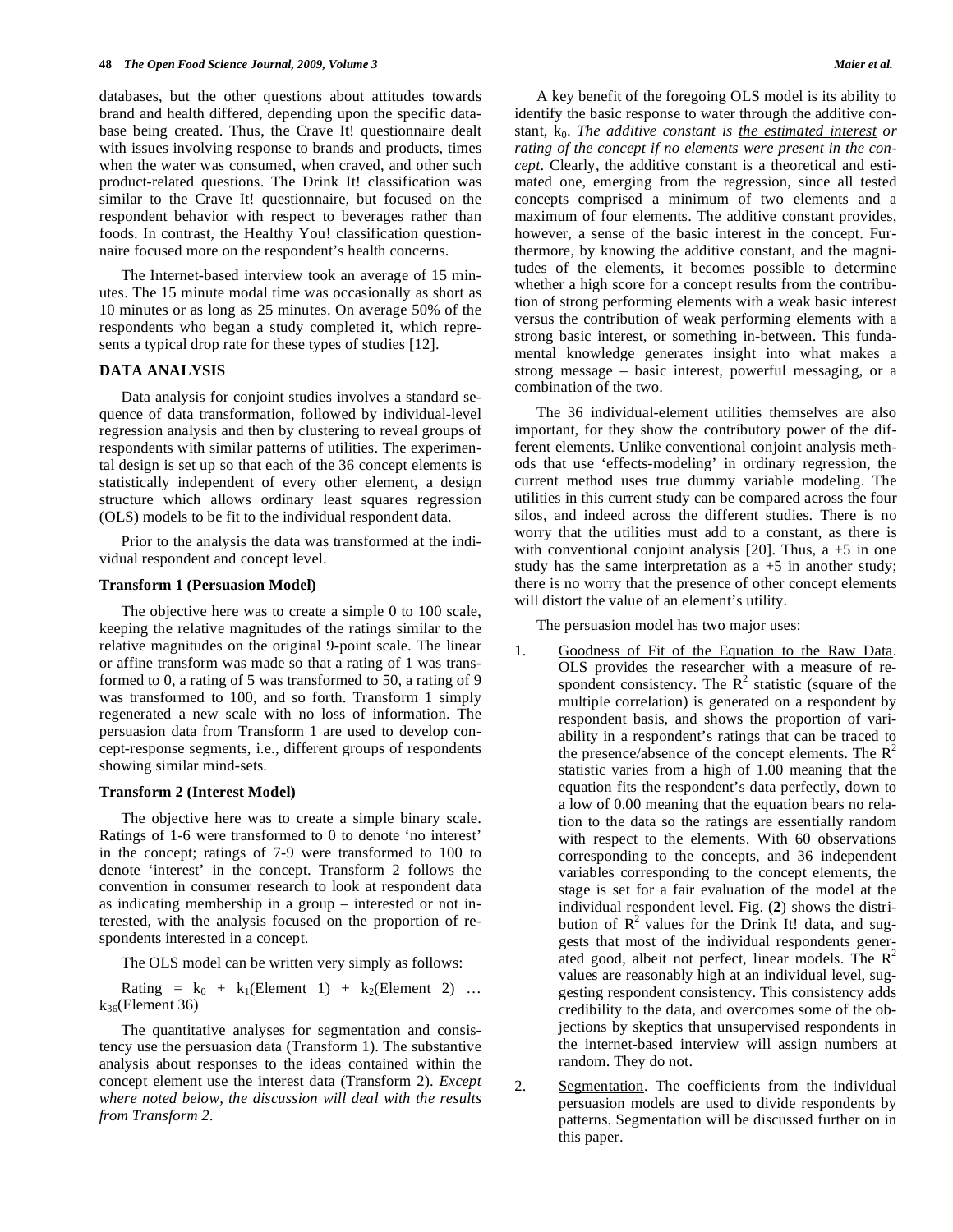#### **RESULTS AND DISCUSSION**

#### **Consistency of Data at the Individual Respondent Level**

The first analysis looks at the distribution of the goodness-of-fit statistic (multiple  $\mathbb{R}^2$ ). Fig. (2) shows the results for the Drink It! study. Each circle corresponds to a respondent. The data suggest that respondents are consistent in their ratings, although as one might expect there are a number of respondents whose data suggest poor fit of their individual model. These inconsistent respondents generate data that might be dropped from the study, but as Moskowitz *et al*. [21] showed, dropping these inconsistent respondents will not change the general pattern of utilities. These inconsistent respondents merely add some noise to the overall results. It's worthwhile noting that this pattern of relatively high  $R^2$  statistics applies to the other databases as well. Perhaps the reason is that respondents disinterested in the study drop out before they complete the interview, leaving only those respondents who are interested to complete the interview.

# **Measuring the Latent Interest in Water Versus Latent Interest in other Beverages**

This paper deals with the results from three databases. One database, Drink It!, suffices to show the nature of latent interest in water as a beverage. The more respondents who log into the study, the more we can conclude that 'water' as a beverage is interesting. The more respondents who complete the interview versus log in, the greater should be the topic. Fortunately for the Drink It! database, we have statistics for 30 beverages. The different beverages have been sorted by the percent of completes, defined as the ratio of completes to log-ins (see Table **2**).

1. Log-ins. If a beverage is 'interesting' to respondents, then we expect to see a large number of log-ins. Sports beverages and meal replacement beverages show the highest number of log-ins. Yogurt beverages show the lowest number of log-ins. Flavored water is

approximately in the middle, but fairly high, suggesting a great deal of latent interest in this beverage category.

- 2. Percent completes. If a beverage shows a high percentage of completes (i.e., completed interviews) relative to other beverages, then we can assume that the elements for this beverage are relatively more interesting than the other beverages, because the structure of the interview is the same. We see that flavored water, by itself, is one of the *least interesting topics.* About 46% of the respondents complete the interview. In contrast, 62% of the respondents complete the interview on hot tea. Thus, although a lot of respondents log-in, a great deal of them drop out, suggesting that they get bored during the course of the interview. *Once a respondent participates in the interview, the topical content of the elements for flavored water simply does not hold the respondent's interest.*
- 3. Percent female respondents. In these studies typically more women than men participate. The appropriate question is not the percent of female respondents, but whether water has a percent of respondents higher or lower than the median. Table **2** suggests that flavored water is about at the median with 75% of the respondents being women, so it is not of unusual interest to women as are juice spritzers (88%) and coolers (87%). In contrast, far more women are interested in participating in a study on flavored water than energy drinks (46%) or sports drinks (32%), which we could conclude to be masculine-oriented beverages.

## **BASIC INTEREST IN WATER FROM THE DIFFER-ENT DATABASES (ADDITIVE CONSTANT)**

The key data from these water studies comes from the utilities, and the additive constant, which measures baseline interest in the product category without the benefit of



Fig. (2). Distribution of goodness of fit (R2 statistic for individual models, in the Drink It! database. Each circle corresponds to a respondent. The abscissa shows the fraction (i.e., percentage) of variability in the respondent's 9-point ratings that can be attributed to the concept elements. Any value for R2 exceeding 0.6 is highly significant, and suggests a consistent response pattern.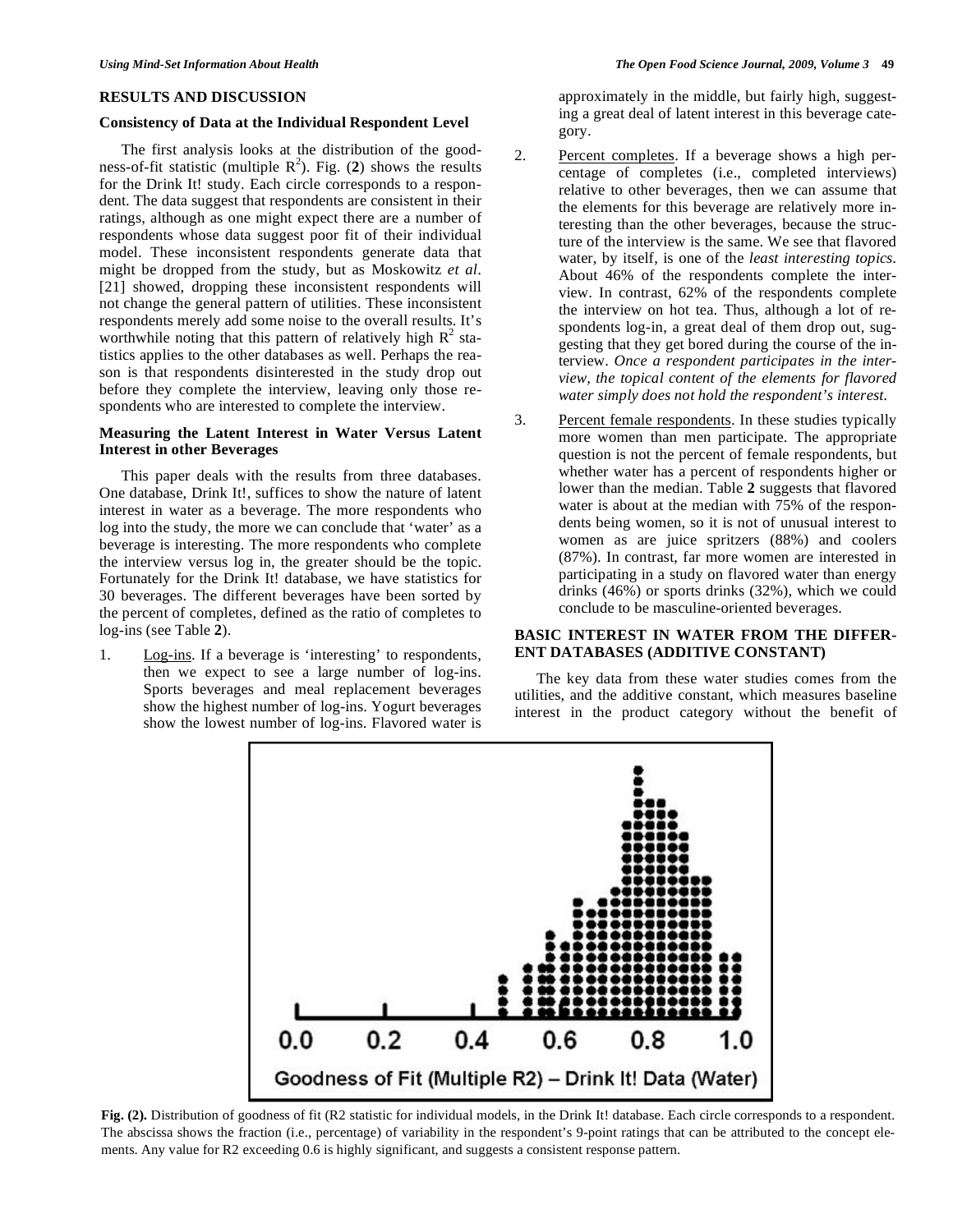| <b>Beverage Categories Tested</b> | <b>Total Log-Ins</b> | <b>Total Completes</b> | <b>Percent Completes</b> | <b>Percent Female Respondents</b> |
|-----------------------------------|----------------------|------------------------|--------------------------|-----------------------------------|
| Sports Beverage                   | 635                  | 203                    | 32%                      | 48%                               |
| Meal Replacement Beverage         | 557                  | 200                    | 36%                      | 80%                               |
| <b>Hot Coffee Drinks</b>          | 474                  | 201                    | 42%                      | 83%                               |
| Cola                              | 465                  | 246                    | 53%                      | 74%                               |
| Iced Tea                          | 460                  | 213                    | 46%                      | 75%                               |
| <b>Flavored Milk</b>              | 443                  | 199                    | 45%                      | 69%                               |
| Flavored Water                    | 436                  | 202                    | 46%                      | 75%                               |
| Slushies                          | 433                  | 205                    | 47%                      | 73%                               |
| <b>Energy Drinks</b>              | 433                  | 201                    | 46%                      | 50%                               |
| Lemon Lime Soda                   | 410                  | 201                    | 49%                      | 70%                               |
| <b>Iced Coffee Drinks</b>         | 409                  | 205                    | 50%                      | 75%                               |
| <b>Fruit Smoothies</b>            | 398                  | 199                    | 50%                      | 79%                               |
| Juice Drinks                      | 393                  | 205                    | 52%                      | 72%                               |
| Soup                              | 389                  | 203                    | 52%                      | 75%                               |
| Hot Chocolate                     | 376                  | 208                    | 55%                      | 76%                               |
| Cocktails                         | 340                  | 185                    | 54%                      | 64%                               |
| Red Wine                          | 334                  | 177                    | 53%                      | 66%                               |
| <b>Shakes</b>                     | 333                  | 200                    | 60%                      | 75%                               |
| Hot Tea                           | 322                  | 200                    | 62%                      | 81%                               |
| Coolers                           | 316                  | 176                    | 56%                      | 87%                               |
| After Dinner Drinks               | 315                  | 151                    | 48%                      | 77%                               |
| Organic Beverage                  | 315                  | 152                    | 48%                      | 73%                               |
| <b>Beer Alternatives</b>          | 312                  | 149                    | 48%                      | 69%                               |
| Flavored Hard Cider               | 311                  | 145                    | 47%                      | 72%                               |
| Flavored Tequila                  | 306                  | 144                    | 47%                      | 80%                               |
| Flavored Beer                     | 306                  | 153                    | 50%                      | 63%                               |
| Alcoholic Spritzers               | 305                  | 158                    | 52%                      | $80\%$                            |
| Pouched Beverage                  | 304                  | 156                    | 51%                      | 81%                               |
| Creamy Fruit Beverages            | 303                  | 151                    | 50%                      | 84%                               |
| White Wine                        | 303                  | 167                    | 55%                      | 72%                               |
| Juice Spritzers                   | 301                  | 153                    | 51%                      | 88%                               |
| <b>Fiber Drinks</b>               | 298                  | 150                    | 50%                      | 71%                               |
| Flavored Soy Milk                 | 284                  | 157                    | 55%                      | $80\%$                            |
| Yogurt Beverage                   | 282                  | 154                    | 55%                      | 81%                               |
| Median                            | 333                  | 192                    | 50%                      | 75%                               |

**Table 2. Pattern of Completes, Female Respondents, Total Completes and total Log-Ins in a Large Scale Data Base (Drink It! 2003)**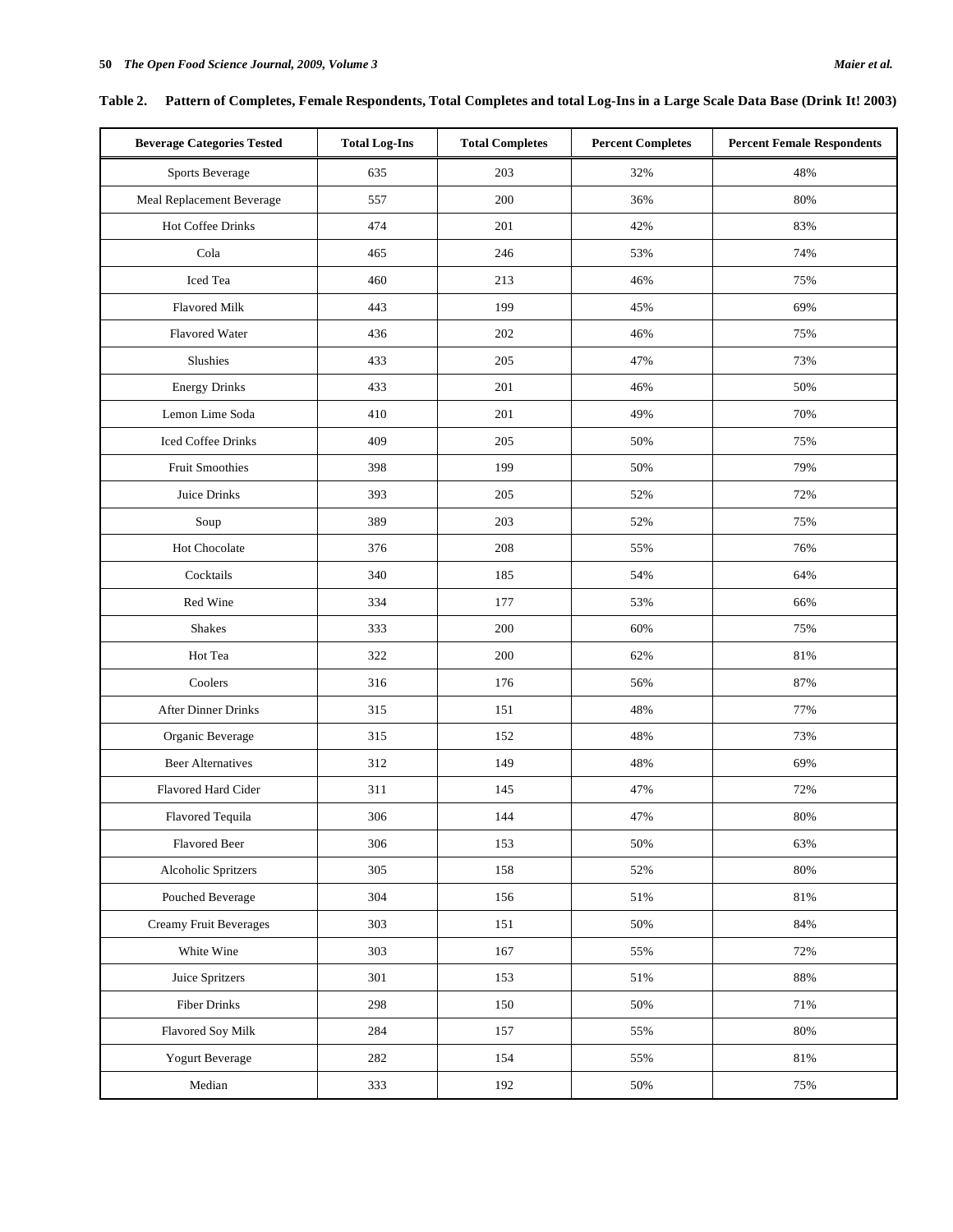elements. Table **3** compares the additive constant for the different water studies. The basic interest for water is only modest, at least among adults. The additive constant from 2001, for example, suggests that only 30% of the adult respondents would be interested in water. Moving up to 2002 and teens, we see that 42% of the respondents are interested when the product is positioned as 'healthful', but 50% are basically interested when the product is positioned as a beverage. Whether this increase in basic interest is due to an increasing interest in water or whether it is due to the rating question is not clear. We do see, however, that when the rating question is basic interest in a beverage (Drink It! 2002 and 2003, respectively) there is virtually no change in the basic 50% level of interest.

**Table 3. Additive Constant for the Five Databases Dealing with Water** 

| Study             | Group | <b>Additive Constant</b> |
|-------------------|-------|--------------------------|
| Crave It! 2001    | Adult | 30                       |
| Crave It! 2001    | Teen  | 59                       |
| Healthy You! 2002 | Adult | 42                       |
| Drink It! 2002    | Adult | 50                       |
| Drink It! 2003    | Adult | 51                       |

# **ADULTS SHOW A NARROW RANGE OF UTILITY VALUES ACROSS THE FOUR STUDIES**

A key benefit of the dummy variable regression model is the researcher's ability to interpret the utility value in terms of absolutes, relative to a meaningful zero. Thus, a utility of +5 means that 5% of the respondents would change their rating from *disinterested* to *interested* if the concept element were put into the concept. The utility value can be compared across studies, allowing us to merge all of the elements into a single table, sort the utilities, and then discover which elements remain consistently highly. We see this comparison in Table **4**, where the elements are sorted from high to low, based on the utility values from the total panel. Table **4** shows only partial data.

Three clear findings emerge from looking at the elements that exhibit the highest and lowest achieved utilities.

- 1. Narrow range of utilities for the total panel. Across the four studies on water done with adults, which comprised 144 elements, selected to cover a range of features, emotions, health, brand, etc., only four elements achieved a total utility of 10 or higher. Similarly, only three elements achieved a -10 or lower.
- 2. Purity and cold perform best. The top three elements deal with cold, pure water (Pure, fresh spring water … directly from the source; Water cooler water…cold, clear and clean; Chilled… or with lots of ice cubes). The fourth deals with flavors (Refreshing flavors such as lemon, berry, orange, or tropical), but the key word may be 'refreshing'.
- 3. Unusual or unexpected features do not delight. The bottom three elements, dealing with flavored water in

an off-handed way, may have an 'added element' that just doesn't fit, such as 'tang at the end'.(*Seltzer water ... with just the right tang at the end; Lightly flavored and sweetened plus a little caffeine for a revitalizing taste; Seltzer water with just the right tang at the end).* 

## **Adults Versus Teens – Same or Different Patterns?**

The first It! database, created in 2001, comprised one set of studies for adults, one set for teens. The design and execution of the studies was the same, but the utility values radically differ by age. Table **4** shows partial data for the winning and losing elements.

- 1. The additive constant for adults is 30, whereas the additive constant for teens is 59, virtually twice as high. We interpret this to mean that the basic interest (i.e., conditional probability) of a respondent saying 'I crave this water product' is virtually twice as high for teens as it is for adults. Only 30% of the adults would rate water from 7-9 on the 9-point scale, without any additional elements, whereas 59% of the teens would rate water from 7-9. This difference in age groups is highly significant.
- 2. The adults find three elements exceptionally interesting. These elements talk about pure, fresh and cold:
	- a. Pure, fresh spring water … directly from the source  $adults = +12$ ).
	- b. Water cooler water…cold, clear and clean (adults  $= +11$ ).
	- c. Chilled... or with lots of ice cubes (adults  $= +10$ ).
- 1. Teens show no strong performers. The best performers have low utilities. Two of them are the same as the two winning adult elements.
	- a. Pure, fresh spring water … directly from the source  $(teens = +6)$ .
	- b. Water cooler water…cold, clear and clean (teens =  $+5$ ).
	- c. With a splash of lemon or lime for a little extra zing  $(\text{teens} = +4)$ .
- 1. Teens show a smaller range of utilities than do adults. The range for adults is a high of  $+12$  and a low of  $-14$ . The range for teens is a high of +6 and a low of -4. This difference in range and in the additive constant is important. For teens a highly scoring concept will come about primarily through the contribution of a high additive constant (59). The elements themselves do not do much to contribute to the teen's response. For adults, however, it is the elements that must do the work.
- 2. Brand names did not add materially to concept acceptance, either among adults or among teens. It is the particular message, not the brand name, that does the work of convincing consumers. Brand names may be presumed to incorporate other benefits. However, when the brand name itself is used as a component of the concept, these other implicit benefits are not strong enough to drive up the utility of the brand name.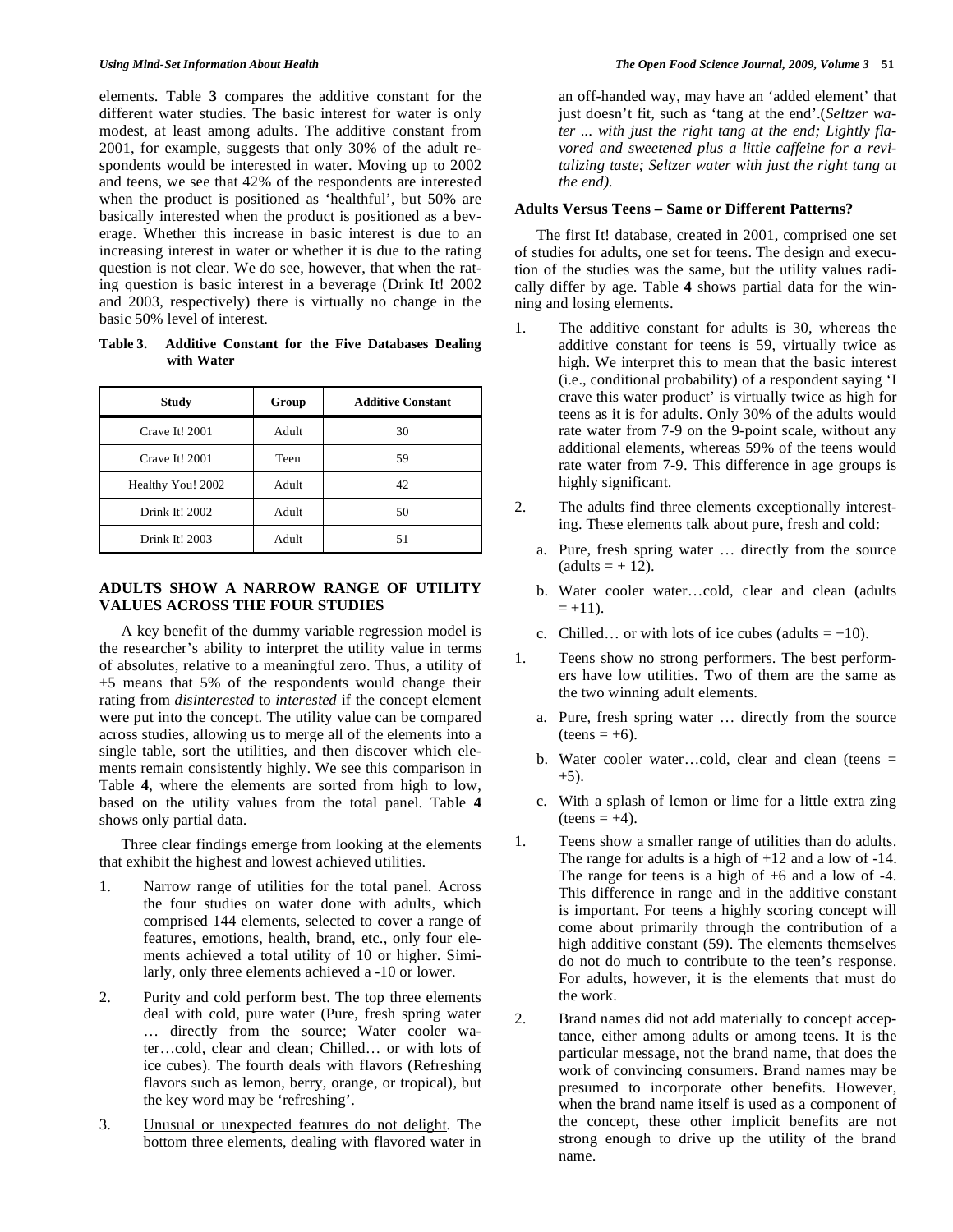# **CONCEPT-RESPONSE SEGMENTATION AND THE EMERGENCE OF DIFFERENT MIND-SETS**

The relatively narrow range of utilities shown in the data from the total panel suggests one of two possibilities. The first possibility is that there are really no dramatic differences among the respondents in terms of their mind-sets. Elements neither dramatically attract nor repel the vast majority of respondents, save for a few positive ones (e.g., the statement 'pure fresh water…directly from the source, which scored a +12 among adult respondents in the Crave 2001 study).

A more plausible reason is that the total panel comprises groups of different mind-respondents, having the property that what one group likes but another group dislikes. One consequence of such countervailing forces, existing within the same data set, is that the utilities of the concept elements may average out to near 0, despite the high level of liking by one group and the high level of disliking by another group.

The 36 utilities obtained from the 'persuasion' model of each respondent show in detail the pattern of likes and dislikes for that individual. This pattern of 36 numbers can be used to compare the different respondents, and divide them into two or more groups, such that the patterns of utilities within a group are similar, but the average patterns across the different groups differ.

The segments are defined by inter-stimulus distances, which are measured by the statistic  $(1-R)$ . The value R is defined as the Pearson correlation coefficient between two people based upon their 36 utilities. The additive constant is dents is the statistics 1-R, where R is the Pearson correlation. When  $R = 1$  (to items show same pattern), then their distance is 1-1 or 0. When R is -1, so the two patterns move in opposite directions, then 1-R is 1 - - 1 or 2.

An important outcome of segmentation is the emergence of new groups of respondents with different mind-sets. We can get a sense of the power of segmentation by comparing two scatter-plots, both from the Drink It! database (see Figs. **3** and **4**). The first scatter-plot, Fig. (**3**), comes from the plot of the 36 utilities for four different age groups defined in the classification. Each point in the scatter-plot corresponds to a particular concept element. For the most part the scatter-plot suggests that what appeals to one age group will appeal to the other age groups. Fig. (**4**) shows what happens when we divide the population of respondents into four groups based upon the pattern of utilities, rather than upon the self-profiled geo-demographics. The patterns emerging from segmentation suggest greater segment-to-segment differences.

#### **Going More Deeply into Mind-Sets about Bottled Water**

Let us finish the empirical part of this paper with an analysis of the different mind-sets from three databases covering different topics (Crave It! 2001, Drink It! 2003, Healthy You! 2002). As noted above these three databases directed respondents to evaluate water according to different

**Table 4. Winning and Losing Elements for Adults and Teens from the 2001 Crave It! Database** 

| <b>Crave 2001</b>                                                    | <b>Adults</b> | <b>Teens</b>   |  |
|----------------------------------------------------------------------|---------------|----------------|--|
| <b>Base Size</b>                                                     | 199           | 84             |  |
| <b>Additive Constant</b>                                             | 30            | 59             |  |
| <b>Winning Adult Elements</b>                                        |               |                |  |
| Pure, fresh spring water  directly from the source                   | 12            | 6              |  |
| Water cooler watercold, clear and clean                              | 11            | 5              |  |
| Chilled or with lots of ice cubes                                    | 10            | 3              |  |
| <b>Losing Adult Elements</b>                                         |               |                |  |
| Now you can escape the routine  a way to celebrate special occasions | $-2$          | 1              |  |
| When you're sad, it makes you glad                                   | $-5$          | $-4$           |  |
| Flavored water with bubbles dancing on your tongue                   | $-7$          | -1             |  |
| <b>Winning Teen Elements</b>                                         |               |                |  |
| Pure, fresh spring water  directly from the source                   | 12            | 6              |  |
| Water cooler watercold, clear and clean                              | 11            | 5              |  |
| With a splash of lemon or lime for a little extra zing               | 3             | $\overline{4}$ |  |
| <b>Losing Teen Elements</b>                                          |               |                |  |
| You can imagine the taste as you walk in the door                    | $\Omega$      | $-1$           |  |
| Calcium and other minerals added for your health                     | $-2$          | $-1$           |  |
| When you're sad, it makes you glad                                   | $-5$          | $-4$           |  |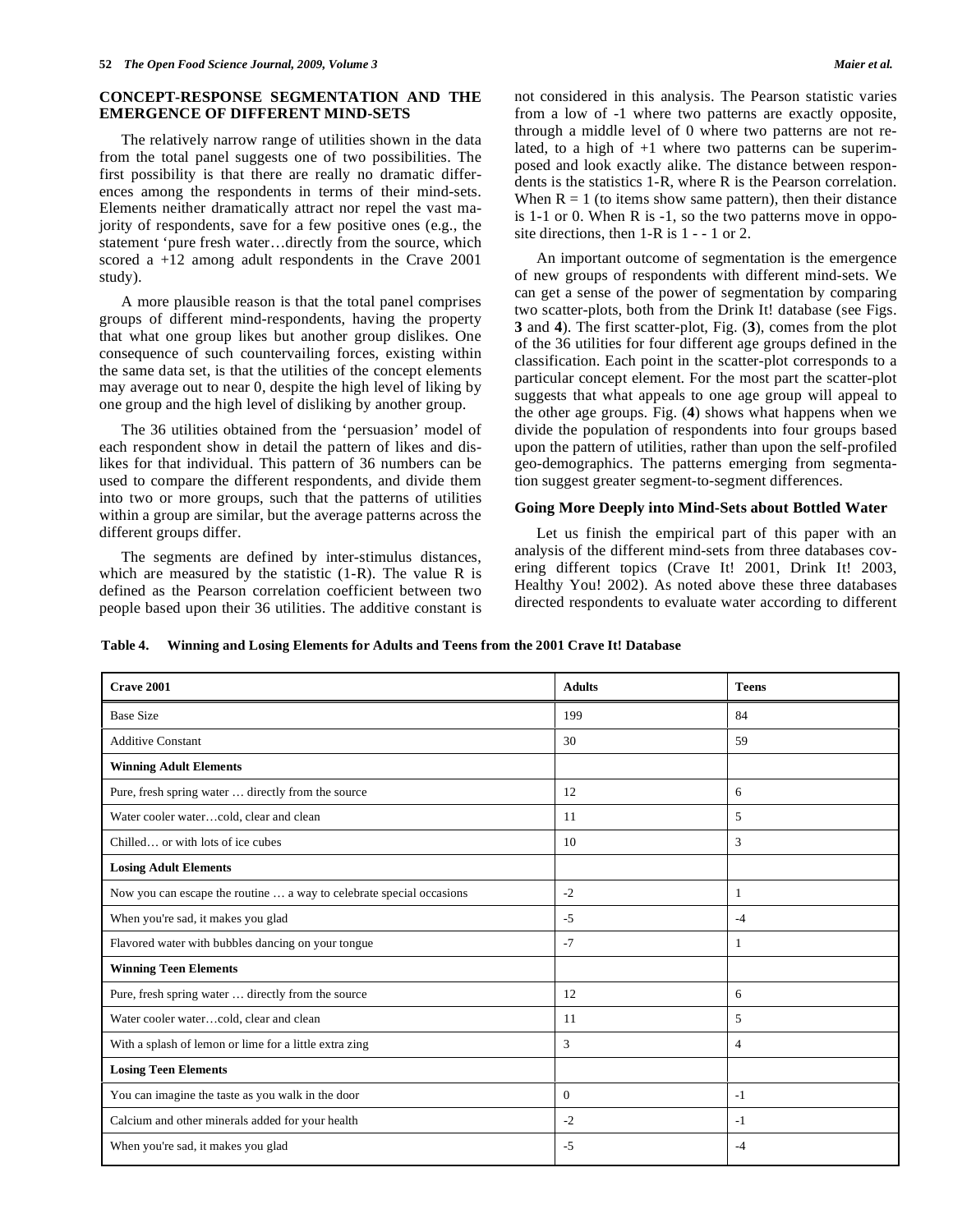

Fig. (3). Scatter-plot of 36 utilities from the Drink It! database, for four age groups. Each circle corresponds to a specific concept element. The histogram shows the distribution of utility value for a specific age subgroup.



Fig. (4). Scatter-plot of 36 utilities from the Drink It! database, for the four segments developed using concept-response segmentation.

criteria. However, we might simplify the studies by assuming that each study asked for a rating of concept acceptance, albeit phrased in the appropriate fashion consistent with the objectives of the databases. The question is whether or not the different studies generate similar mind-sets.

Segmenting respondents into mind-sets, so-called latent segmentation, is not as straightforward as dividing respondents by objective criteria such as gender, age and income. Two complicating factors enter the scene. First, the segmentation method may influence the results. Fortunately the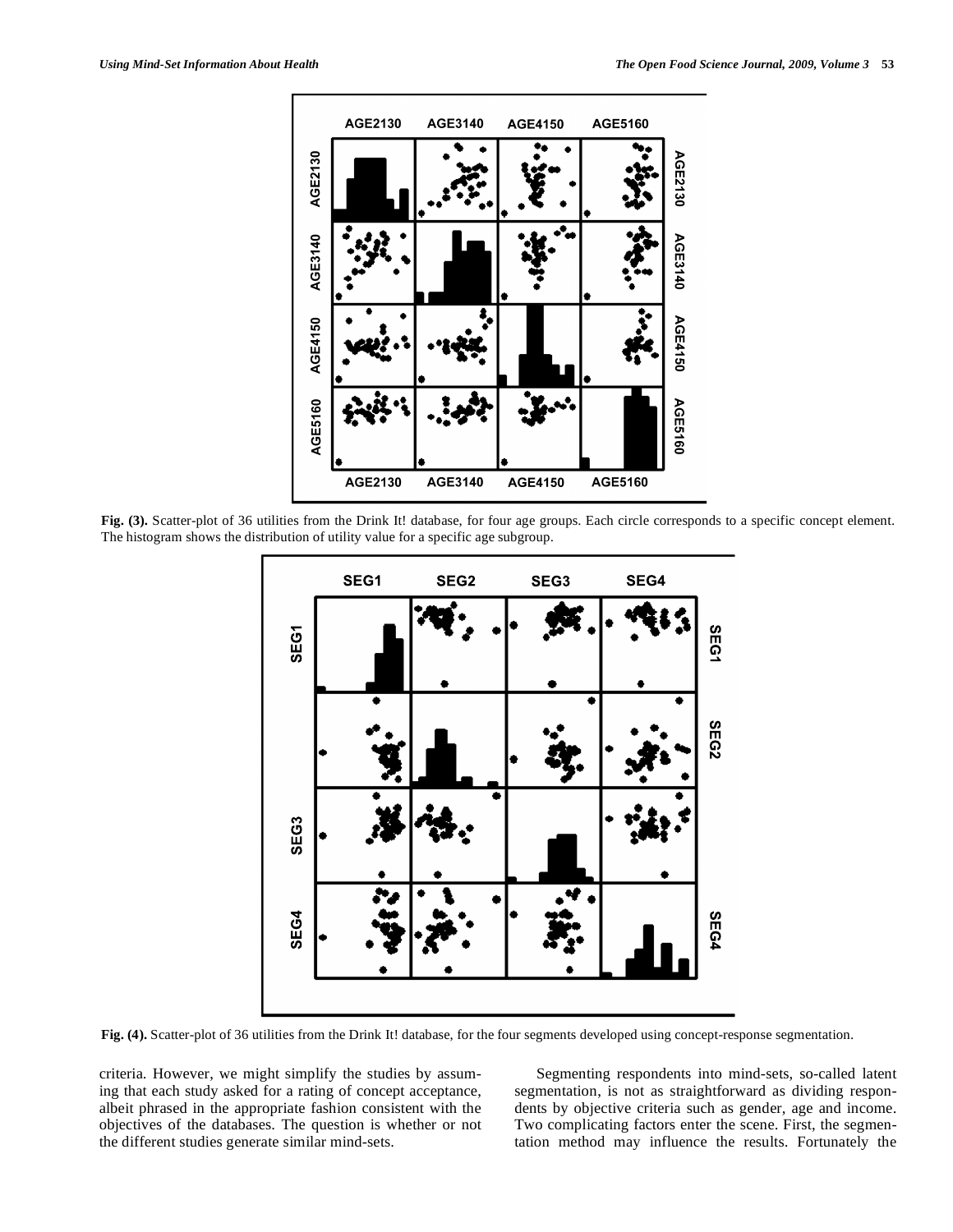segmentation method was the same for all three databases – estimation of persuasion utilities, the statistic (1-Pearson R) as the measure of distance between respondents, followed by k-means clustering [11]. Second, the number of segments to be extracted has to be both minimal for statistical robustness, and finally interpretable.

Rather than extracting the same number of segments for each of the three databases, we extracted the fewest number of segments that were interpretable for each study. Healthy You! generated two segments, Crave It! (adult) generated three segments, and Drink It! generated four segments. We looked for commonalities among the segments, to see whether the segmentation reappeared across databases. Three general 'super-segments' emerged, based upon similarities in the patterns of utilities and the type of elements that rose to the top in each segmentation. Table **5** shows this match-up.

# **DISCUSSION AND CONCLUSIONS**

The discussion divides into two distinct sets of topics – substantive issues about water, and methodological issues about creating a database about mind-sets using Internetbased research, conjoint analysis, and segmentation.

#### **SUBSTANTIVE ISSUES**

# **Creating Archival Databases to Understand Product Categories**

The notion of an archival database for ideas is a continuing motive underlying this research. Although researchers are accustomed to databases for the performance of physical materials, and marketers are accustomed to databases for inmarket product performance (e.g., sales) there is really no database of ideas to which a product developer or a marketer can turn. With today's plethora of information the marketer can purchase reams of data about product sales, and can turn to specialists in so-called market mix analysis to identify what are the levers, i.e. the drivers of sales.

When it comes to ideas that work or don't work among consumers, however, there is no such repository, perhaps

because ideation and innovative behaviors don't appear to go together with normative measuring. The business libraries are filled with books about how to come up with the perfect idea, how to jump the curve and be creative, innovative, and a whole host of other '*ives*'. But, at the same time there is no lexicon or encyclopedia to turn to which will show how ideas work. This information is locked up in the head of the employees. When the knowledgeable employee leaves, dies, retires, or changes jobs within the company a lot of the information about 'what works' goes with them.

The databasing of ideas about water, shown for five total studies in this paper, constitutes a beginning in idea management. There are techniques and programs to measure ideas, but no easy to access technology that can work with the user's needs (e.g., find me a good vitamin for a water), and match that idea with a specific product, and with the user's reaction to that idea. This contribution is of importance to marketing and R&D alike, who struggle with what works, what does not. With a limited amount of money it's probably better to buy this information off the shelf in a 'marketer's database' than to keep commissioning the same study, time after time.

# **What Makes Winning Concept Elements and what Makes Poor Elements**

Concept performance in this study has been reported in terms of utility values from the interest model. Looking at the different tables showing utility values, and at Table **6** which shows the performance of all the products, one might well ask about the characteristics that make a good concept element. Is it the idea of the element, or the expression of the idea, or both? Certainly it is not length – both short phrases and long phrases do well, and do poorly. It's also not brand name, nor is it short 'fluff' phrases. Nor is it long, health statements that go into detail about the product, at least not to the general population. Rather, it looks as if those elements that talk about 'good and natural' water, that paint a word picture of purity, that don't try to be cute, that don't communicate esoterics, do well.

| Super-Segment #1 – 'Want Refreshment'   |           |                                |                  |  |  |
|-----------------------------------------|-----------|--------------------------------|------------------|--|--|
| Crave It!                               | Segment 1 | Pure Fresh                     | 73 of 199 (37%)  |  |  |
| Drink It!                               | Segment 1 | Icy cold water                 | 80 of 216 (38%)  |  |  |
| Healthy You!                            | Segment 1 | Refreshing                     | 130 of 245 (53%) |  |  |
| Super-Segment #2 – Want Flavor'         |           |                                |                  |  |  |
| Crave It!                               | Segment 2 | <b>Flavor Seekers</b>          | 61 of 199 (31%)  |  |  |
| Drink It!                               | Segment 2 | Replace carbonated beverages   | 35 of 216 (16%)  |  |  |
| Drink It!                               | Segment 3 | Flavor & refreshment seekers   | 28 of 216 (13%)  |  |  |
| Super-Segment #3 – 'Want Functionality' |           |                                |                  |  |  |
| Crave It!                               | Segment 3 | Water /Thirst Reducer, Sipping | 64 of 199 (32%)  |  |  |
| Drink It!                               | Segment 4 | Health& Functionality seekers  | 73 of 216 (33%)  |  |  |
| Healthy You!                            | Segment 2 | Health & Functionality Seekers | 115 of 245 (47%) |  |  |

## **Table 5. Match Up of Segments to Create Super-Segments**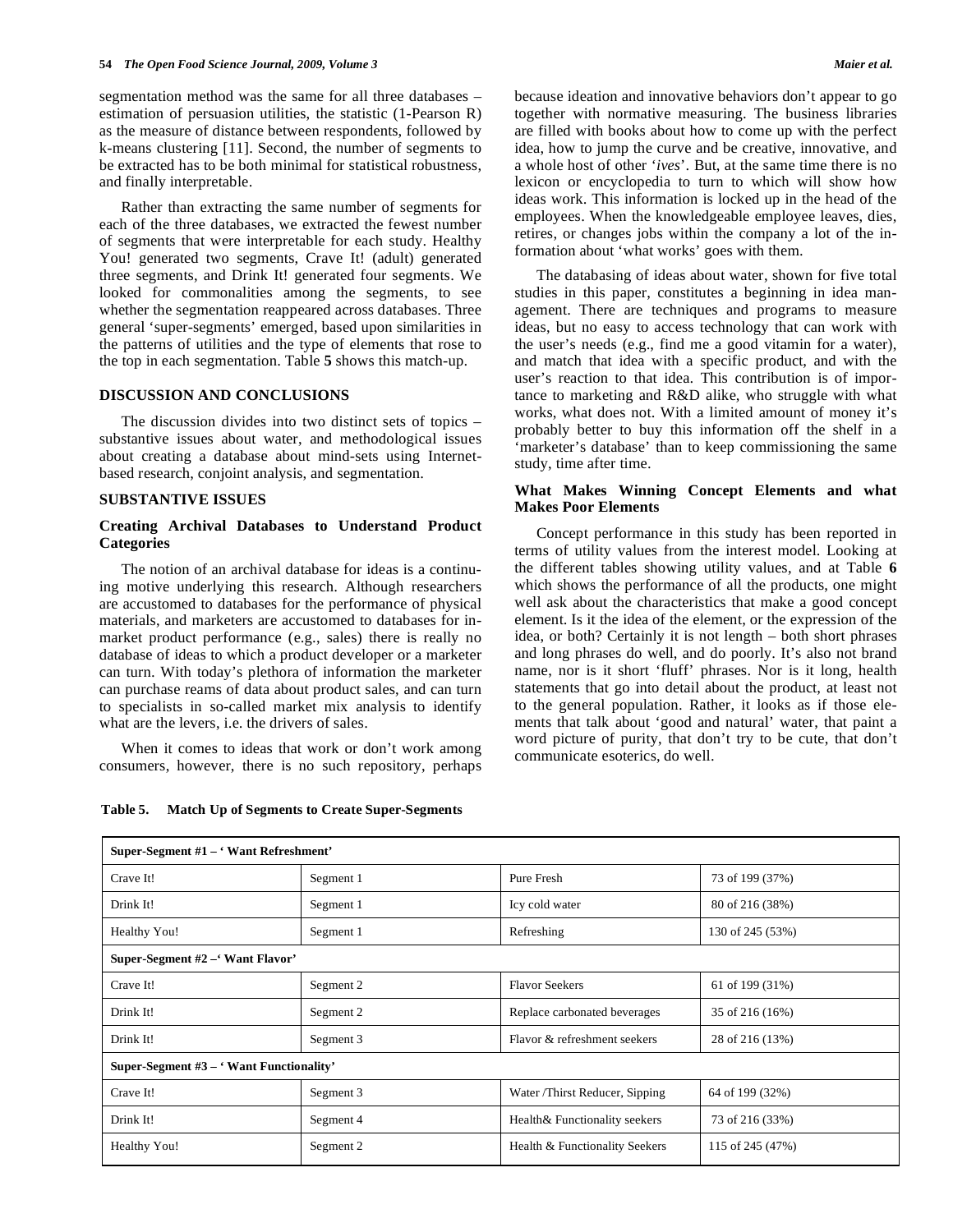# **Table 6. Interest Utilities for Adults from the Four Data Bases Dealing with Bottled Water**

C2001 = Crave It! (run in 2001), H2002 = Healthy You! (run in 2002)

D2002 = Drink It! (run in 2002), D2003 = Drink It! (run in 2003)

| <b>Database</b>   | Silo         | <b>Element</b>                                                                                    | <b>Utility</b> |
|-------------------|--------------|---------------------------------------------------------------------------------------------------|----------------|
|                   |              | <b>Strong Performing Elements</b>                                                                 |                |
| C <sub>2001</sub> | A            | Pure, fresh spring water  directly from the source                                                | 12             |
| C <sub>2001</sub> | A            | Water cooler watercold, clear and clean                                                           | 11             |
| C <sub>2001</sub> | B            | Chilled or with lots of ice cubes                                                                 | 10             |
| D <sub>2002</sub> | B            | Refreshing flavors such as lemon, berry, orange, or tropical                                      | 10             |
|                   |              | <b>Elements that Make a Reasonable Contribution</b>                                               |                |
| D2002             | A            | Pure, fresh spring water  directly from the source                                                | 8              |
| D <sub>2003</sub> | A            | Flavored water made from pure, fresh spring water  directly from the source                       | 8              |
| H <sub>2002</sub> | A            | Pure, fresh taste                                                                                 | 8              |
| H <sub>2002</sub> | A            | Natural spring water with purity guaranteed                                                       | 8              |
| D2003             | A            | With a total of 9 essential vitamins and minerals                                                 | $\overline{7}$ |
| D2003             | D            | Resealable single serve container  to take with you on the go                                     | $\overline{7}$ |
| D <sub>2002</sub> | А            | Spring water  contains the antioxidants your body needs                                           | 6              |
| D2003             | A            | Flavored spring water  with the antioxidants your body needs                                      | 6              |
| H <sub>2002</sub> | A            | All naturalno artificial flavors, colors or sweeteners                                            | 6              |
| D2002             | A            | Enhanced water that contains ingredients to energize you  specially formulated to keep you going. | 6              |
| D <sub>2003</sub> | B            | 100% natural                                                                                      | 6              |
| D2003             | A            | Highly purified water with delicious flavors                                                      | 5              |
| C <sub>2001</sub> | A            | Spring water available in the gallon size or in individual bottles                                | 5              |
| C <sub>2001</sub> | B            | When it's hot outside, water is very refreshing                                                   | 5              |
| D <sub>2003</sub> | B            | With Calcium for strong bones and teeth                                                           | 5              |
| C <sub>2001</sub> | D            | By Brita                                                                                          | 5              |
| H <sub>2002</sub> | D            | From Aquafina                                                                                     | 5              |
| D2002             | D            | Icy cold                                                                                          | 5              |
| C <sub>2001</sub> | D            | Simply the best water in the whole wide world                                                     | 5              |
| D <sub>2002</sub> | D            | Resealable single serve container  to take with you on the go                                     | 5              |
| H <sub>2002</sub> | A            | A healthy beverage that tastes great                                                              | $\overline{4}$ |
| D <sub>2003</sub> | A            | Lightly sweetened with natural fruit flavors                                                      | $\overline{4}$ |
| H2002             | A            | Spring water, deliciously flavored naturally, with a hint of fruit                                | 4              |
| H <sub>2002</sub> | A            | Crisp and refreshing                                                                              | $\overline{4}$ |
| D <sub>2002</sub> | A            | With a total of 9 essential vitamins and minerals                                                 | $\overline{4}$ |
| C <sub>2001</sub> | B            | Premium quality  that great classic taste, like it used to be                                     | $\overline{4}$ |
| D <sub>2002</sub> | B            | 100% natural                                                                                      | $\overline{4}$ |
| C <sub>2001</sub> | $\mathsf{C}$ | When you think about it, you have to have it  and after you have it, you can't stop drinking it   | $\overline{4}$ |
| H <sub>2002</sub> | $\mathbf C$  | A water you feel good about giving your family                                                    | $\overline{4}$ |
| C <sub>2001</sub> | $\mathbf C$  | It satisfies THE THIRST                                                                           | $\overline{4}$ |
| H2002             | $\mathsf C$  | May reduce your risk of high blood pressure and stroke                                            | $\overline{4}$ |
| C <sub>2001</sub> | D            | From Evian                                                                                        | $\overline{4}$ |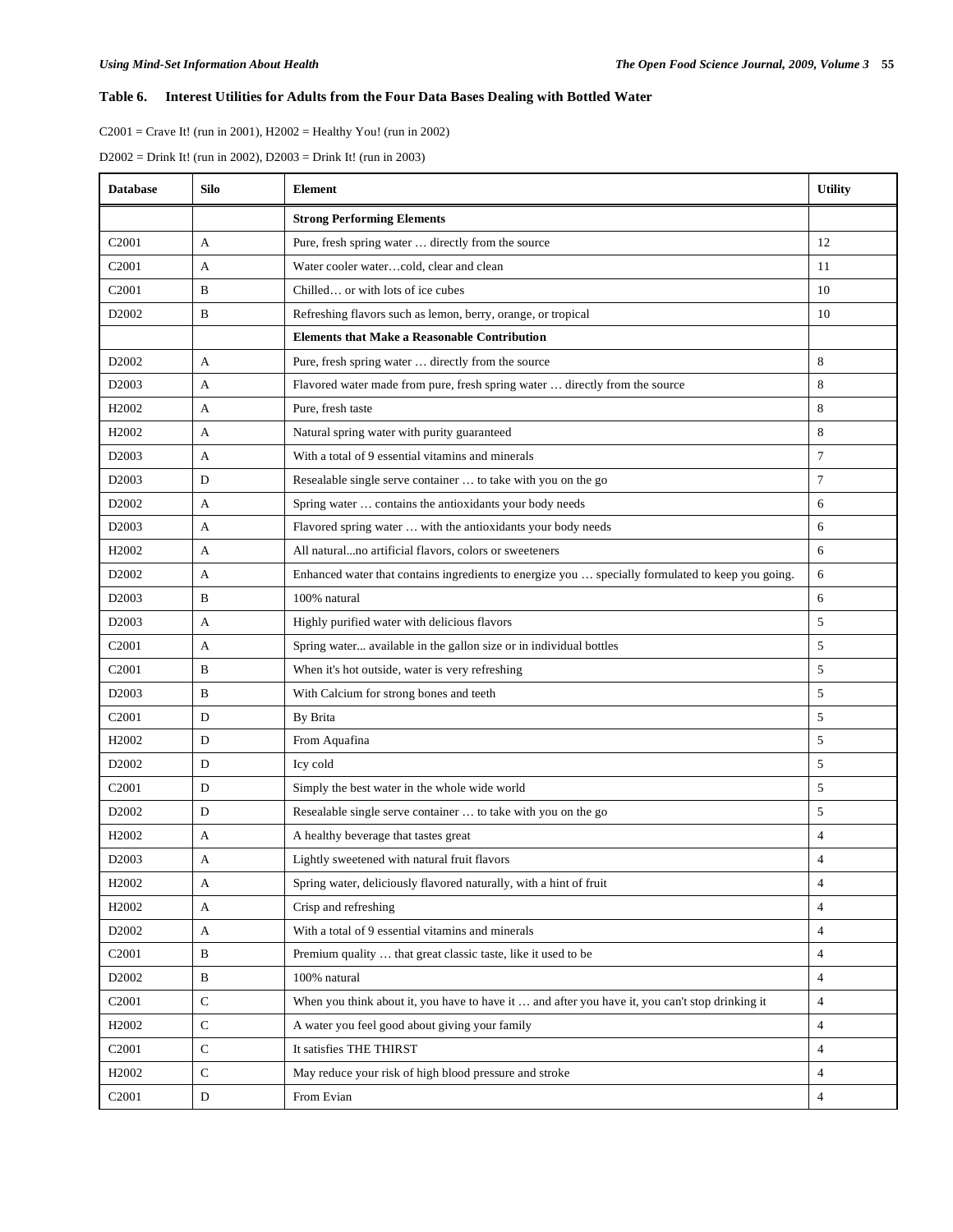**(Table 6). Contd…..** 

| <b>Database</b>   | Silo         | Element                                                                                                                | <b>Utility</b> |
|-------------------|--------------|------------------------------------------------------------------------------------------------------------------------|----------------|
|                   |              | <b>Elements that are Probably Irrelevant</b>                                                                           |                |
| C <sub>2001</sub> | A            | 24 oz. sport bottle of spring water for those that are always on the go                                                | 3              |
| D <sub>2003</sub> | A            | Cools you down                                                                                                         | 3              |
| D <sub>2003</sub> | B            | Drinking flavored water is cool and inviting                                                                           | 3              |
| D <sub>2002</sub> | B            | No Calories                                                                                                            | 3              |
| D <sub>2002</sub> | B            | With Calcium for strong bones and teeth                                                                                | 3              |
| H <sub>2002</sub> | B            | Full of antioxidants and phytonutrients that help you maintain a healthy heart                                         | 3              |
| D <sub>2002</sub> | B            | So refreshing you want to savor how it makes you feel                                                                  | 3              |
| C <sub>2001</sub> | B            | With a splash of lemon or lime for a little extra zing                                                                 | 3              |
| D <sub>2003</sub> | $\mathbf C$  | Keeps you going throughout the day                                                                                     | 3              |
| D <sub>2003</sub> | D            | From Aquafina                                                                                                          | 3              |
| H <sub>2002</sub> | D            | From Dasani                                                                                                            | 3              |
| C <sub>2001</sub> | D            | From Aquafina                                                                                                          | 3              |
| D2003             | D            | Keeps your body hydrated                                                                                               | 3              |
| H <sub>2002</sub> | D            | Endorsed by the American Heart Association                                                                             | 3              |
| D <sub>2003</sub> | D            | Multi serve containers  so you always have enough!                                                                     | 3              |
| C <sub>2001</sub> | D            | Poured fresh, especially for you by you                                                                                | 3              |
| H <sub>2002</sub> | D            | Endorsed by the American Dietetic Association                                                                          | 3              |
| C <sub>2001</sub> | D            | With the safety, care and cleanliness that makes you trust it $&$ love it all the more                                 | 3              |
| D <sub>2002</sub> | A            | Highly purified water                                                                                                  | $\overline{2}$ |
| C <sub>2001</sub> | A            | Clear, pure mineral water with just the right balance of minerals                                                      | $\overline{2}$ |
| H <sub>2002</sub> | А            | Sodium free                                                                                                            | $\overline{2}$ |
| D <sub>2002</sub> | A            | Enhanced water provides the essential minerals your body needs                                                         | $\overline{2}$ |
| H <sub>2002</sub> | B            | Contains essential antioxidant vitamins your body needs  like vitamins A and C                                         | 2              |
| C <sub>2001</sub> | B            | So refreshing, you practically have to lick your lips twice after each sip                                             | $\overline{2}$ |
| D2002             | B            | So refreshing  you have to drink another                                                                               | 2              |
| H2002             | B            | An essential source of the nutrients that are important for heart health  like potassium, magnesium,<br>and folic acid | $\overline{2}$ |
| H <sub>2002</sub> | С            | So quick and easy                                                                                                      | 2              |
| D <sub>2002</sub> | $\mathbf C$  | When you think about it, you have to have it  and after you have it, you can't stop drinking it                        | 2              |
| D <sub>2003</sub> | $\mathbf C$  | Enhanced water that contains ingredients to energize you                                                               | 2              |
| C <sub>2001</sub> | ${\bf C}$    | Fills that empty spot in you just when you want it                                                                     | 2              |
| D <sub>2002</sub> | $\mathbf C$  | Simply the best                                                                                                        | 2              |
| D <sub>2003</sub> | $\mathbf C$  | Simply the best                                                                                                        | 2              |
| H <sub>2002</sub> | $\mathsf{C}$ | Fills that empty spot in you just when you want it                                                                     | $\overline{2}$ |
| H <sub>2002</sub> | $\mathbf C$  | Such pleasure  knowing you're drinking something healthy                                                               | 2              |
| H2002             | $\mathbf C$  | Calms you downjust what you need when you're feeling stressed                                                          | 2              |
| D <sub>2003</sub> | ${\bf C}$    | Looks great, smells great, tastes delicious                                                                            | 2              |
| C <sub>2001</sub> | $\mathsf{C}$ | Pure ecstasy                                                                                                           | 2              |
| D <sub>2002</sub> | C            | Oh so Refreshing!                                                                                                      | 2              |
| H <sub>2002</sub> | ${\bf C}$    | As part of a low fat, low cholesterol diet, may reduce the risk of some forms of cancer                                | 2              |
| D <sub>2002</sub> | $\mathbf C$  | It quenches THE THIRST                                                                                                 | 2              |
| C <sub>2001</sub> | ${\rm D}$    | From Poland Spring                                                                                                     | $\overline{2}$ |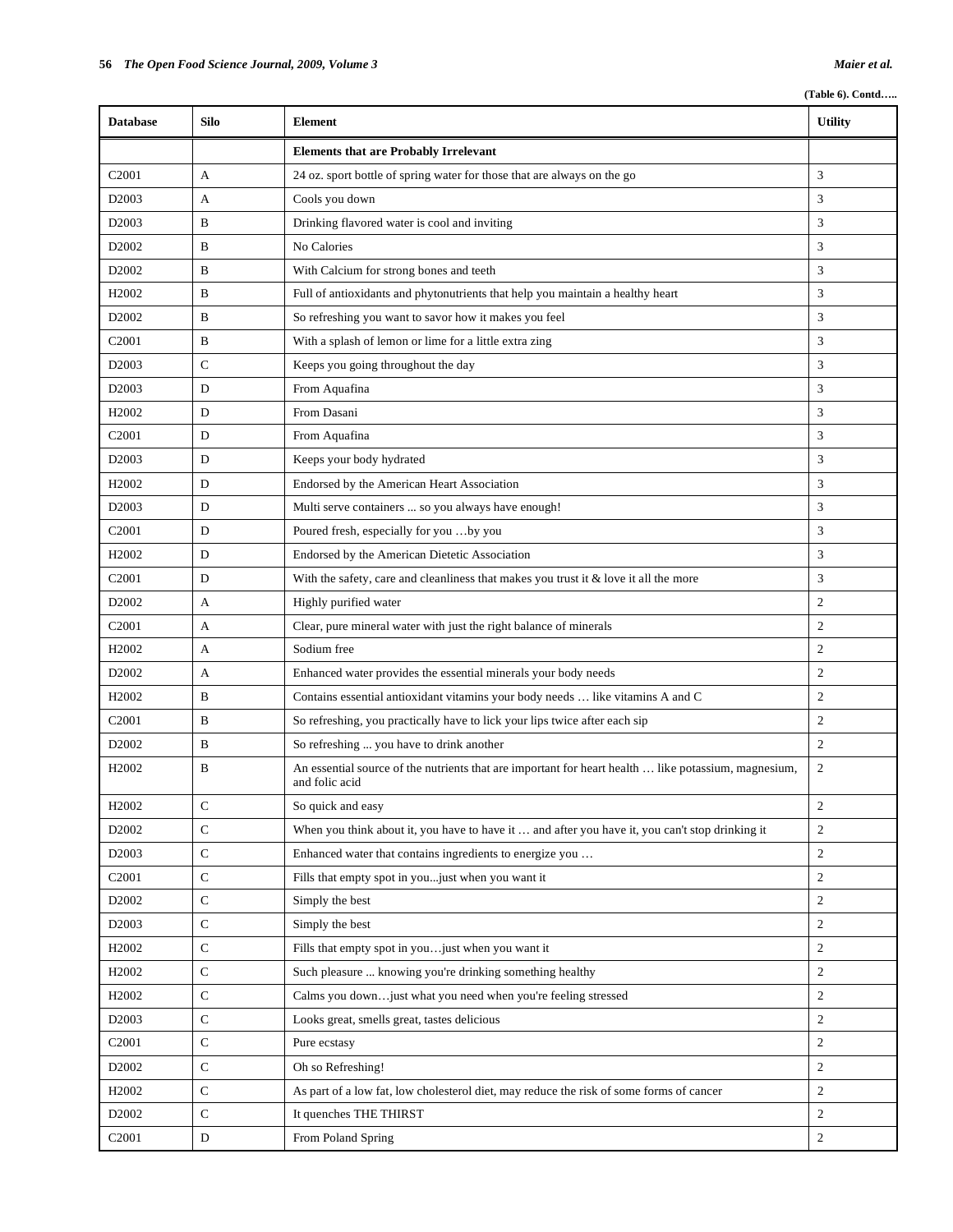**(Table 6). Contd…..** 

| <b>Database</b>   | Silo         | <b>Element</b>                                                                                                 | <b>Utility</b>   |
|-------------------|--------------|----------------------------------------------------------------------------------------------------------------|------------------|
| C2001             | D            | From Dasani                                                                                                    | $\overline{2}$   |
| D2002             | D            | Keeps your body hydrated                                                                                       | $\overline{2}$   |
| H <sub>2002</sub> | D            | From VitaminWater                                                                                              | $\overline{2}$   |
| D <sub>2002</sub> | D            | Low calorie alternative to sugar ladened soft drinks                                                           | $\overline{2}$   |
| H <sub>2002</sub> | D            | Endorsed by the American Diabetes Association                                                                  | $\overline{2}$   |
| D2002             | D            | With the safety, care and quality that makes you trust it all the more                                         | $\overline{2}$   |
| H <sub>2002</sub> | D            | Recommended by nutritionists and dietitians                                                                    | $\overline{2}$   |
| H2002             | A            | 100% organic                                                                                                   | $\mathbf{1}$     |
| D2002             | B            | Drinking enhanced water is so inviting                                                                         | 1                |
| H2002             | B            | Provides essential minerals for bone health, including calcium, phosphorous, and magnesium                     | $\mathbf{1}$     |
| D <sub>2003</sub> | B            | Low in calories                                                                                                | $\mathbf{1}$     |
| D <sub>2003</sub> | B            | Premium quality                                                                                                | $\mathbf{1}$     |
| D <sub>2003</sub> | B            | With natural botanicals                                                                                        | 1                |
| H <sub>2002</sub> | B            | With lutein, an antioxidant that may play a role in maintaining good vision                                    | $\mathbf{1}$     |
| D <sub>2003</sub> | B            | So refreshing  you have to drink some more                                                                     | $\mathbf{1}$     |
| D2002             | $\mathbf C$  | Quick and fun  water is no longer boring!                                                                      | $\mathbf{1}$     |
| D <sub>2002</sub> | $\mathsf{C}$ | Relaxes you after a busy day                                                                                   | 1                |
| D <sub>2003</sub> | $\mathbf C$  | Take a break from your busy day                                                                                | $\mathbf{1}$     |
| C <sub>2001</sub> | $\mathbf C$  | A joy for your senses seeing, tasting                                                                          | $\mathbf{1}$     |
| H <sub>2002</sub> | $\mathsf{C}$ | Even better for you than you thought                                                                           | 1                |
| C2001             | $\mathsf{C}$ | An outrageous experience  shared with family and friends                                                       | $\mathbf{1}$     |
| D <sub>2002</sub> | D            | Multi serve containers  so you always have enough!                                                             | $\mathbf{1}$     |
| D <sub>2003</sub> | D            | With the safety, care and quality that makes you trust it all the more                                         | 1                |
| C <sub>2001</sub> | A            | Filtered tap water  ALL OF THE GOOD, none of the bad                                                           | $\mathbf{0}$     |
| D <sub>2002</sub> | A            | Made with mineral water  to deliver great taste                                                                | $\mathbf{0}$     |
| D <sub>2003</sub> | A            | Refreshing flavors in a rainbow of colors                                                                      | $\mathbf{0}$     |
| C <sub>2001</sub> | B            | 100% natural  with new flavors every month to keep you tantalized                                              | $\Omega$         |
| C <sub>2001</sub> | B            | You can imagine the taste as you walk in the door                                                              | $\boldsymbol{0}$ |
| D2002             | $\, {\bf B}$ | You can imagine the taste even before you drink it                                                             | $\mathbf{0}$     |
| D <sub>2003</sub> | $\mathbf C$  | Quick and fun  water is no longer boring!                                                                      | $\mathbf{0}$     |
| D2002             | $\mathbf C$  | Looks great, smells great, tastes delicious                                                                    | $\mathbf{0}$     |
| D2002             | $\mathbf C$  | A wonderful experience  shared with family and friends                                                         | $\mathbf{0}$     |
| D2003             | $\mathbf C$  | Pure satisfaction                                                                                              | $\overline{0}$   |
| H2002             | D            | From Poland Spring                                                                                             | $\boldsymbol{0}$ |
| D <sub>2002</sub> | D            | From Evian                                                                                                     | $\mathbf{0}$     |
| D <sub>2003</sub> | D            | A great tasting alternative to sport drinks                                                                    | $\mathbf{0}$     |
| H <sub>2002</sub> | D            | Recommended by your doctor                                                                                     | $\mathbf{0}$     |
| D2002             | A            | Water fresh from the source with fluoride  cold, clear and clean                                               | $-1$             |
| D <sub>2003</sub> | A            | Flavored water with a splash of fizz                                                                           | $-1$             |
| H <sub>2002</sub> | B            | A good source of fiber, important in reducing your risk of chronic diseases like heart disease and<br>diabetes | $-1$             |
| C <sub>2001</sub> | $\, {\bf B}$ | You can just savor it when you think about it during work and school                                           | $-1$             |
| H <sub>2002</sub> | B            | Contains the essential nutrient choline  shown to improve memory and learning                                  | $-1$             |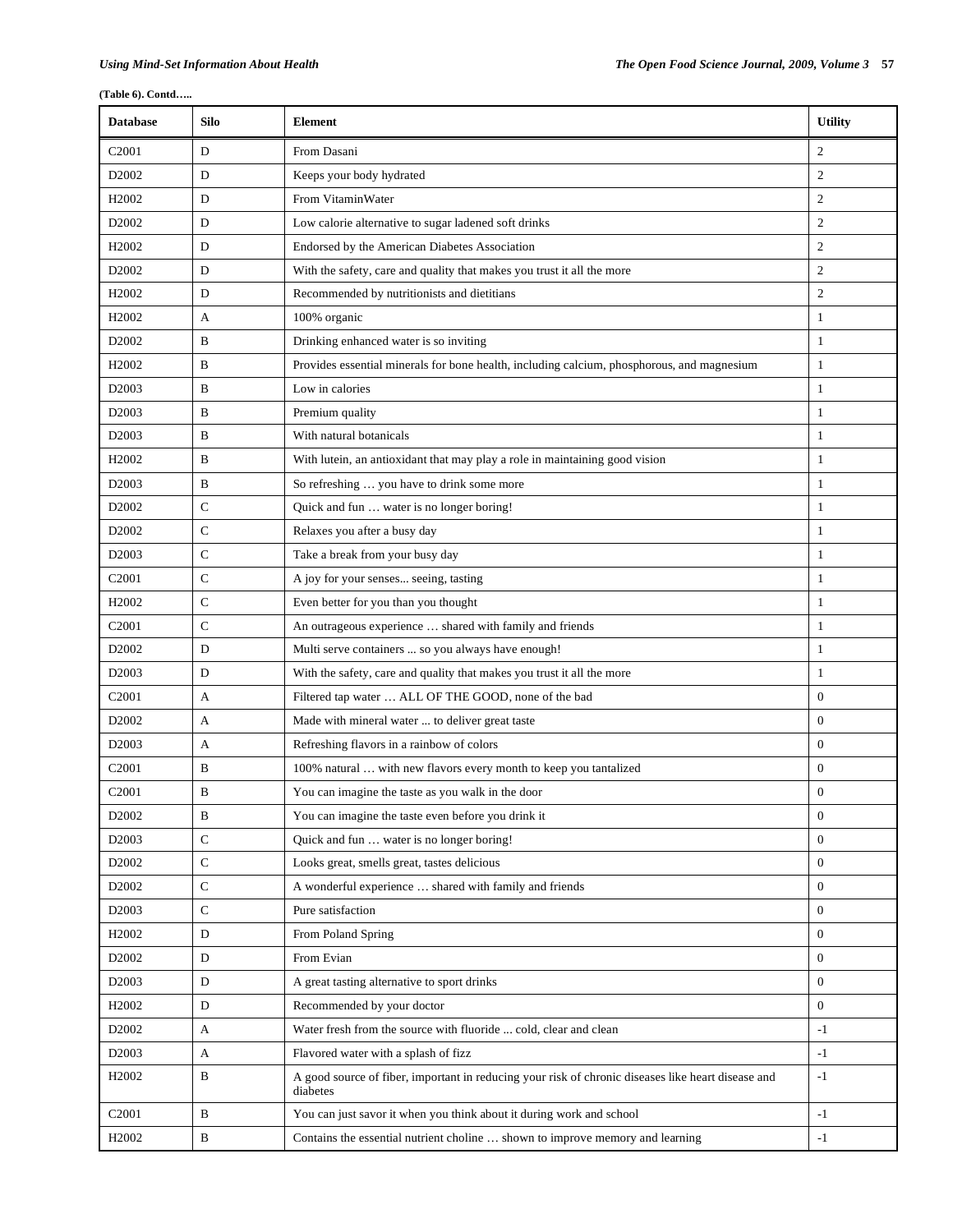**(Table 6). Contd…..** 

| <b>Database</b>   | Silo           | Element                                                                                        | <b>Utility</b> |
|-------------------|----------------|------------------------------------------------------------------------------------------------|----------------|
| C <sub>2001</sub> | $\mathsf{C}$   | Quick and fun  drinking alone doesn't have to be ordinary                                      | $-1$           |
| D <sub>2003</sub> | $\mathsf{C}$   | Perfect complement to your meal                                                                | $-1$           |
| H <sub>2002</sub> | $\overline{C}$ | Promotes digestion                                                                             | $-1$           |
| D2002             | D              | From Aquafina                                                                                  | $-1$           |
| C <sub>2001</sub> | D              | From your local bottled water company                                                          | $-1$           |
| C <sub>2001</sub> | B              | Calcium and other minerals added for your health                                               | $-2$           |
| D2003             | $\mathbf C$    | Relaxes you after a busy day                                                                   | $-2$           |
| C <sub>2001</sub> | $\mathbf C$    | Now you can escape the routine  a way to celebrate special occasions                           | $-2$           |
| D <sub>2002</sub> | $\mathcal{C}$  | Now you can escape the routine  a way to celebrate special occasions                           | $-2$           |
| D2003             | D              | From Wal-Mart                                                                                  | $-2$           |
| D2002             | B              | Bubbly water in a premium glass container  for both the everyday and the more special occasion | $-3$           |
| H <sub>2002</sub> | B              | With inulin  known to improve calcium absorption and improve digestion                         | $-3$           |
| D2002             | D              | From Poland Spring                                                                             | $-3$           |
| D <sub>2003</sub> | D              | From Glaceau                                                                                   | $-3$           |
|                   |                | <b>Elements that Detract from Interest</b>                                                     |                |
| H2002             | A              | Sparkling water with just the right amount of effervescence                                    | $-4$           |
| D <sub>2003</sub> | B              | Designed especially for active women with isoflavones, and a separate one for men              | $-4$           |
| D <sub>2003</sub> | B              | Made with organic flavors                                                                      | $-4$           |
| C <sub>2001</sub> | $\mathcal{C}$  | When you're sad, it makes you glad                                                             | $-5$           |
| C2001             | A              | Flavored water with bubbles dancing on your tongue                                             | $-7$           |
| H <sub>2002</sub> | B              | With soy isoflavones  shown to moderate symptoms of menopause and decrease bone loss           | $-7$           |
| D <sub>2003</sub> | D              | From Gatorade                                                                                  | $-7$           |
| C2001             | А              | Bubbly water in a premium glass container for the everyday or a high class affair              | $-9$           |
| D2002             | A              | Seltzer water  with just the right tang at the end                                             | $-12$          |
| D2003             | A              | Lightly flavored and sweetened plus a little caffeine for a revitalizing taste                 | $-13$          |
| C <sub>2001</sub> | A              | Seltzer water with just the right tang at the end                                              | $-14$          |

What are these ideas? For the most part they're simple, and not with too much flavor connotation, although if the flavor is mentioned it probably should be simply stated, and without much affectation. Here are elements that do quite well, with basic utility values of 10 or higher, a level that has been found to co-vary with good market performance:

*Pure, fresh spring water … directly from the source* 

*Water cooler water…cold, clear and clean* 

*Chilled… or with lots of ice cubes* 

*Refreshing flavors such as lemon, berry, orange, or tropical* 

All of these phrases paint simple word pictures of water. Even the flavor statement is fairly simple.

Let's contrast this with those phrases that do quite poorly

*Seltzer water ... with just the right tang at the end* 

*Lightly flavored and sweetened plus a little caffeine for a revitalizing taste* 

*Seltzer water with just the right tang at the end* 

These poorer performers do not talk health, but rather about some level of artificiality (e.g., the tang at the end or the caffeine in the water). It appears, therefore, that the secret to a good concept element for the total panel is to paint this word picture of simple and pure, in short words. Consumers respond negatively if the concept of water is conjoined with something that doesn't really belong to it.

# **Reliability of Element Utilities Across Databases**

One of the interesting outcomes of this study is the relative stability of common concept elements across time and databases. The databases were originally created in order to understand the consumer mind-set with regard to foods (Crave It!), beverages (Drink It!) and health-oriented foods/beverages (Healthy You!). Although the basic design of the databases was similar (four silos, nine elements per silo) only in some cases were the elements identical in two or more databases.

By looking at the utilities for the same elements across databases and thus, years, it becomes possible to assess the reliability of the conjoint method used here. One should keep in mind that each respondent in a study evaluated a unique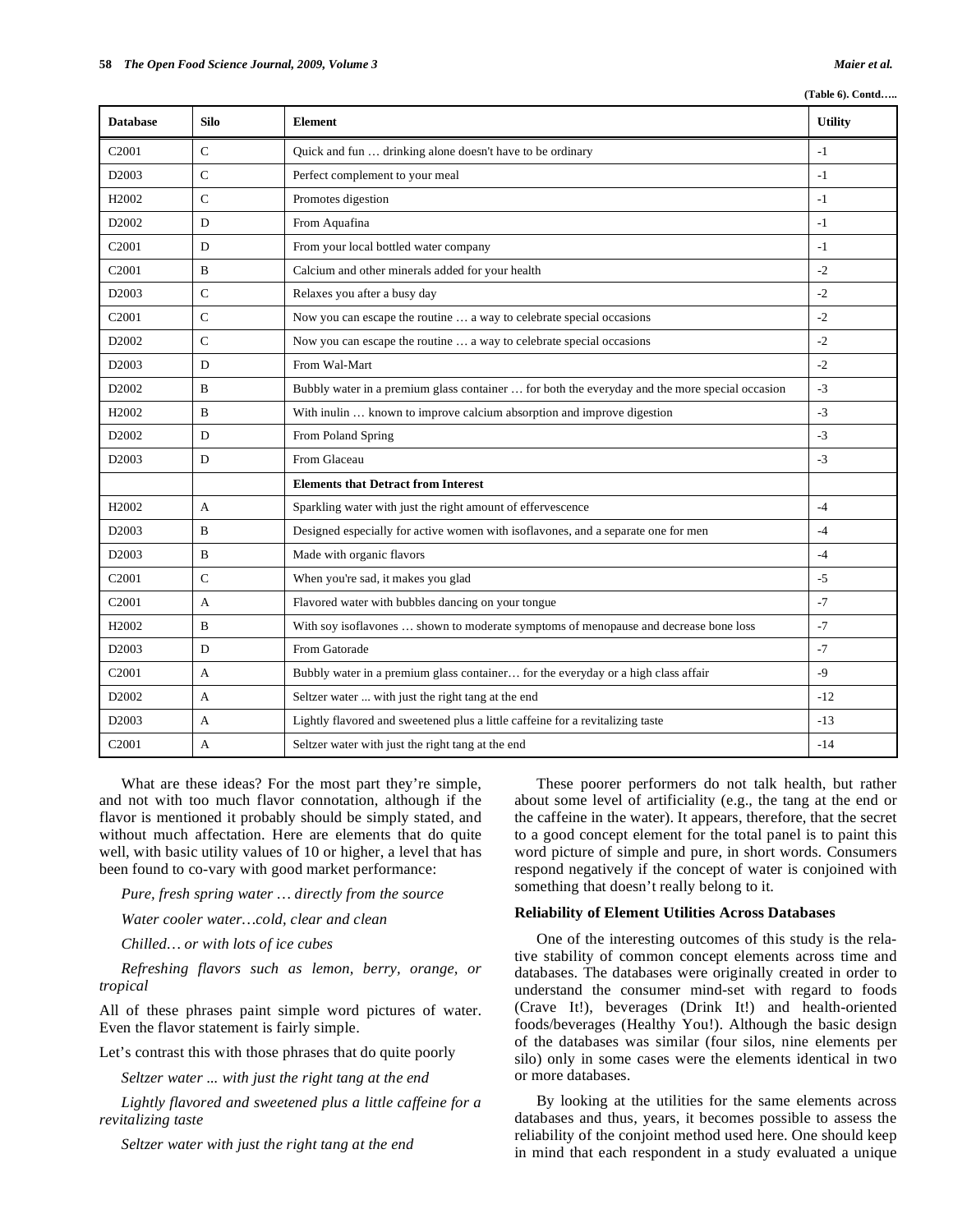# **Table 7. How Elements Appearing in Two or More Databases Perform in Each Database**

| <b>Database</b>            | Pair         |            | <b>Element</b>                                                                                  | <b>Utility</b>                   |
|----------------------------|--------------|------------|-------------------------------------------------------------------------------------------------|----------------------------------|
| C <sub>2001</sub>          | A            | E02        | Pure, fresh spring water  directly from the source                                              | 12                               |
| D <sub>2002</sub>          | A            | E02        | Pure, fresh spring water  directly from the source                                              | 8                                |
| D <sub>2003</sub>          | B            | E35        | Resealable single serve container  to take with you on the go                                   | $\overline{7}$                   |
| D <sub>2002</sub>          | B            | E35        | Resealable single serve container  to take with you on the go                                   | 5                                |
| D2003                      | $\mathsf{C}$ | E07        | With a total of 9 essential vitamins and minerals                                               | $\tau$                           |
| D <sub>2002</sub>          | $\mathsf{C}$ | E07        | With a total of 9 essential vitamins and minerals                                               | 4                                |
| D2003                      | D            | E15        | 100% natural                                                                                    | 6                                |
| D <sub>2002</sub>          | D            | E15        | 100% natural                                                                                    | $\overline{4}$                   |
| D <sub>2003</sub>          | Ε            | E11        | With Calcium for strong bones and teeth                                                         | 5                                |
| D <sub>2002</sub>          | Ε            | E12        | With Calcium for strong bones and teeth                                                         | 3                                |
| C <sub>2001</sub>          | $_{\rm F}$   | E20        | When you think about it, you have to have it  and after you have it, you can't stop drinking it | $\overline{4}$                   |
| D <sub>2002</sub>          | $\mathbf F$  | E20        | When you think about it, you have to have it  and after you have it, you can't stop drinking it | $\sqrt{2}$                       |
| H2002                      | G            | E29        | From Aquafina                                                                                   | 5                                |
| D <sub>2003</sub>          | G            | E29        | From Aquafina                                                                                   | 3                                |
| C <sub>2001</sub>          | G            | E31        |                                                                                                 | 3                                |
|                            |              |            | From Aquafina                                                                                   |                                  |
| D <sub>2002</sub>          | G            | E29        | From Aquafina                                                                                   | $-1$                             |
| H <sub>2002</sub>          | H            | E30        | From Dasani                                                                                     | 3                                |
| C2001                      | H            | E30        | From Dasani                                                                                     | $\sqrt{2}$                       |
| D2003                      | $\bf{I}$     | E31        | Keeps your body hydrated                                                                        | 3                                |
| D2002                      | $\bf{I}$     | E31        | Keeps your body hydrated                                                                        | $\sqrt{2}$                       |
| C <sub>2001</sub>          | J            | E21        | Fills that empty spot in youjust when you want it                                               | $\overline{2}$                   |
| H2002                      | J            | E21        | Fills that empty spot in youjust when you want it                                               | $\overline{2}$<br>$\overline{4}$ |
| C <sub>2001</sub><br>D2002 | K<br>K       | E32<br>E30 | From Evian<br>From Evian                                                                        | $\mathbf{0}$                     |
| D <sub>2003</sub>          | L            | E33        | Multi serve containers  so you always have enough!                                              | $\mathfrak{Z}$                   |
| D2002                      | L            | E33        | Multi serve containers  so you always have enough!                                              | $\mathbf{1}$                     |
| D <sub>2003</sub>          | M            | E21        | Simply the best                                                                                 | $\overline{2}$                   |
| D2002                      | M            | E21        | Simply the best                                                                                 | $\sqrt{2}$                       |
| D2002                      | $\mathbf O$  | E36        | With the safety, care and quality that makes you trust it all the more                          | $\overline{2}$                   |
| D2003                      | $\mathbf{O}$ | E36        | With the safety, care and quality that makes you trust it all the more                          | -1                               |
| D2003                      | $\mathbf{P}$ | E24        | Looks great, smells great, tastes delicious                                                     | $\sqrt{2}$                       |
| D2002                      | P            | E24        | Looks great, smells great, tastes delicious                                                     | $\boldsymbol{0}$                 |
| D <sub>2002</sub>          | Q            | E19        | Quick and fun  water is no longer boring!                                                       | $\mathbf{1}$                     |
| D <sub>2003</sub>          | Q            | E19        | Quick and fun  water is no longer boring!                                                       | $\mathbf{0}$                     |
| C <sub>2001</sub>          | R            | E29        | From Poland Spring                                                                              | $\overline{2}$                   |
| H <sub>2002</sub>          | R            | E28        | From Poland Spring                                                                              | $\mathbf{0}$                     |
| D2002                      | R            | E28        | From Poland Spring                                                                              | $-3$                             |
| C <sub>2001</sub>          | S            | E23        | Now you can escape the routine  a way to celebrate special occasions                            | $-2$                             |
| D <sub>2002</sub>          | S            | E23        | Now you can escape the routine  a way to celebrate special occasions                            | $-2$                             |
| D <sub>2002</sub>          | $\mathbf T$  | E13        | Bubbly water in a premium glass container  for both the everyday and the more special occa-     | $-3$                             |
| C <sub>2001</sub>          | $\mathbf T$  | E09        | sion<br>Bubbly water in a premium glass container for the everyday or a high class affair       | $-9$                             |
| D2002                      | U            | E04        | Seltzer water  with just the right tang at the end                                              | $-12$                            |
| C <sub>2001</sub>          | U            | E04        | Seltzer water with just the right tang at the end                                               | $-14$                            |
|                            |              |            |                                                                                                 |                                  |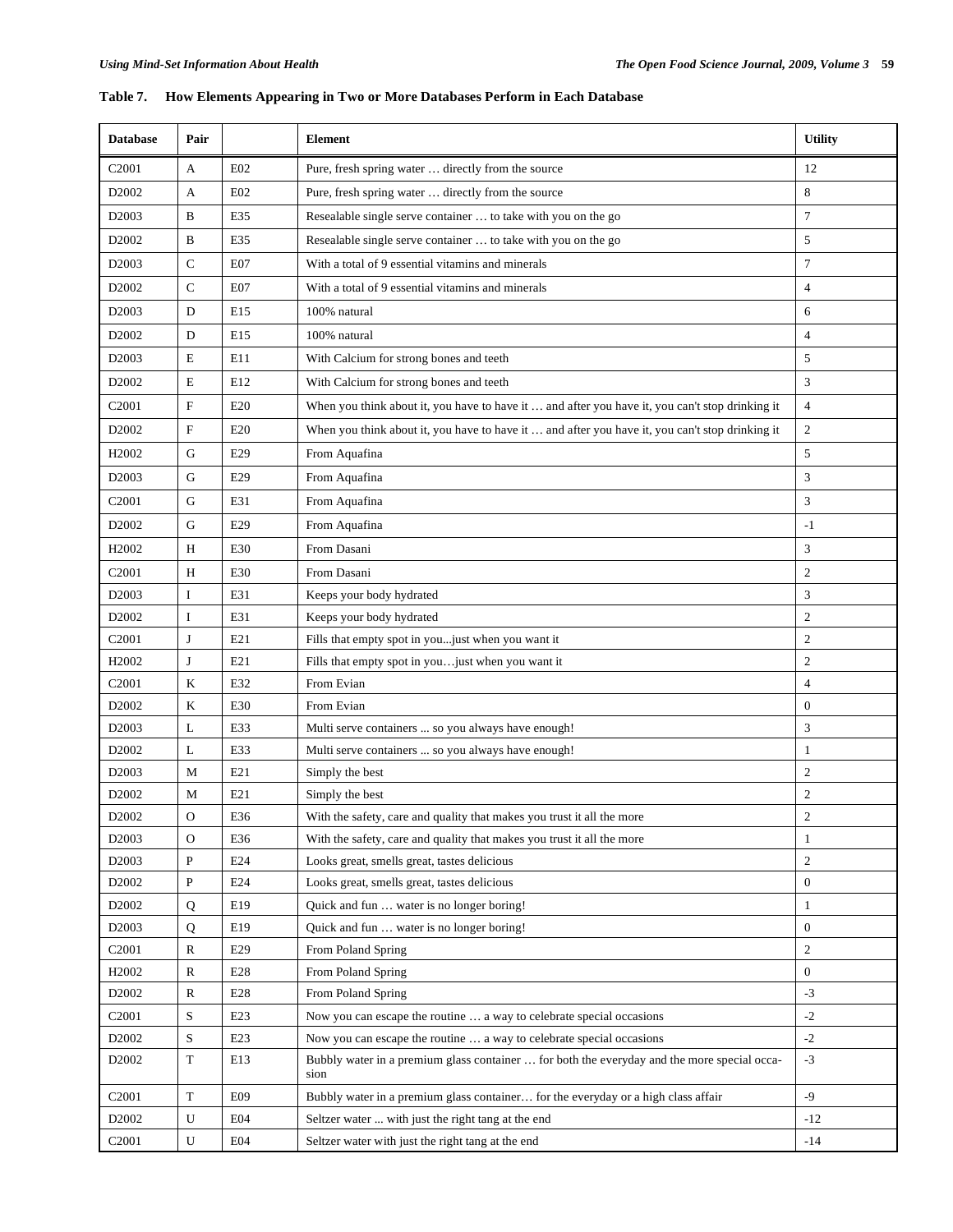set of combinations, rating 36 elements in 60 combinations. This type of evaluation constitutes a 'torture' test for the elements.

Table **7** shows that for the most part the utilities are highly reproducible across studies. That is, the difference between the utilities of the same element in two or more databases tend to be about 3.0 or less.

Given the different years, contexts, nature of elements, always-varying backgrounds, and the range of the utilities in the entire study, it appears that that the conjoint method used for these studies, IdeaMap.Net® generates utilities that are both remarkably reliable and quite discriminating.

#### **METHODOLOGICAL ISSUES**

A key issue in the consumer research world revolves around the use of research procedures that have become overly complex. The methodological issues below are based upon a view that easier research is eventually more powerful research, and that the results should be clear, reliable, valid, and actionable.

## **Statistical Modeling – Trading off Between Full Concepts and Dummy Variable Modeling**

A close look at today's consumer research methods published in archival journals (e.g., Journal of Marketing Research) reveals a plethora of methods for running conjoint analysis studies. Over the past forty years, conjoint analysis, basically a study of the response to mixtures, has evolved from pair-wise trade-offs of components [16] to experimental designs, whether complete or fractional factorial, and encompassing different points of view. One of these viewpoints is that respondents cannot really understand what a concept means unless the respondent is presented with all of the components of a concept. It is difficult for the respondent to impute missing information in a concept. A diametrically opposite viewpoint is that the respondents have little trouble evaluating incomplete information because that is what they do everyday in their worlds. Few consumers pay deep attention to the stimuli around them when they shop, especially to food and beverages which, as a result, are called lowinvolvement. Certainly, there are those who read every label, watch the nutritional composition of what they eat, and otherwise pay close attention. These individuals are probably in the small minority.

Given the researcher's proclivity to test complete concepts, with all of the silos being present, how then does the researcher analyze the data? If a concept contains one element, and only one element from every silo then, perforce, the data are collinear. That is, if there are M elements in a silo, then knowing the condition of M-1 elements (all elements but one) automatically tells the researcher and the regression program the state of the  $M<sup>th</sup>$  element. Trying to run a dummy variable regression on the data, after it has been coded to 1 (element present) or 0 (element absent), will generate an error message. The regression will not run.

The present study, like others run by the authors uses a different experimental design where there are a limited number of silos in each concept (2-4), and each silo has a valid 'zero condition'. Thus, the concepts are, by their very nature, incomplete. In such situations the modeling using ordinary least squares is straightforward, except for the need to avoid problems where all the ratings are the same. This problem can be handled by adding a small random number  $(< 10<sup>-4</sup>)$  to every rating, so that the regression always runs.

# **THE VALUE OF CONCEPT-RESPONSE SEGMEN-TATION**

Segmentation studies have two major benefits – scientific and application.

#### **Science**

Researchers want to understand the reason behind individual differences. The variability from person to person can be taken as an annoying fact of life, or it can be treated as an aspect of nature to be investigated. For instance, individual differences in the acceptance of different types of sensory signals (e.g., sweetness) mean that the population does not all like the same product. Studies of population variability and rules for such variability are perfectly valid findings for a scientific career. However, for practical application, there must be more, such as organizing rules that predict the nature of this variation in the same way that genomics seeks to understand the 'laws' of individual variation by understanding the rules of gene expression.

# **Application**

Knowledge about individual variation has a dual aspect, which is far more practical, far more applied. Segmentation provides the marketer and researcher with an organizing principle for individual differences. To the degree that the marketer understands the nature of the different types of consumers in the marketplace, it will be possible to satisfy a range of tastes in an efficient manner. Knowing, for instance, that there are the different types of preference patterns for bottled water may help the marketer to develop a reasonable expectation on the number of satisfied consumers for any single marketing or development effort.

Bringing this point of view about segmentation closer to the topic of bottled water, we can see that there is room in the bottled water category for multiple products to live together. What one person dislikes intensely may not be an indication of poor product performance as much as an indication that the person falls into a specific mind-set segment.

# **HOW INTERNET-RESEARCH CAN CHANGE THE BASE OF KNOWLEDGE**

When Internet-based research became popular about a decade ago, the initial questions dealt with the validity of the research. In the late 1990's the Internet promised to provide a lower cost venue in which to conduct the research. Those who had studied the history of research will recognize the Internet as yet another venue to acquire knowledge, beginning with person-to-person (*via* door-to-door), followed by the telephone, and mail, and now the Internet.

The key benefit of the Internet is ease of doing research. This ease translates into faster research, simpler to execute research, easier set up and take down, and more error free fielding. It is impossible to get into the consumer's mind in research, at least in quantitative research of this type, but it is now possible to do more powerful, self-correcting research, that contains in-born checks to guard against fraud, con